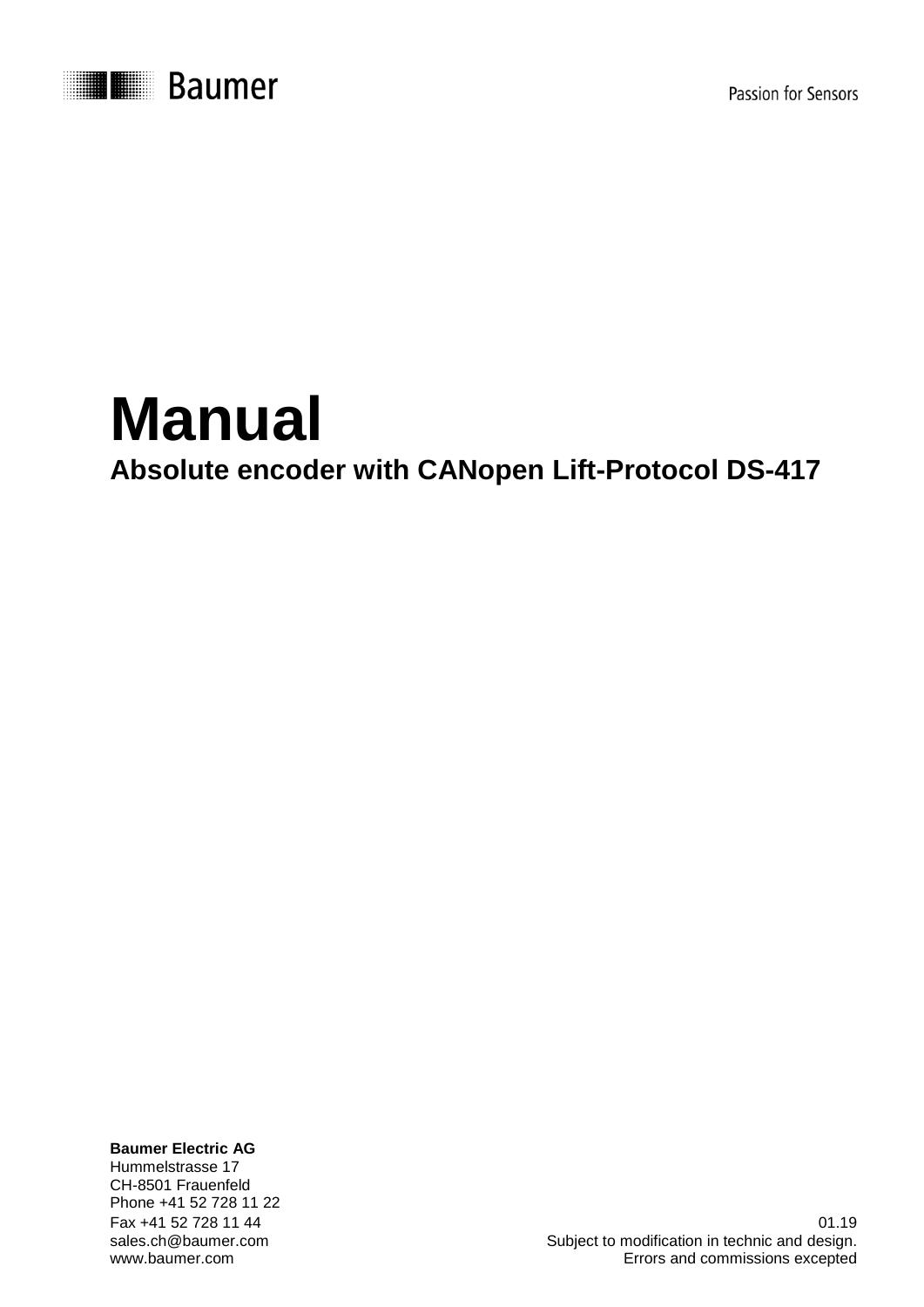

# **Contents**

| 1            |  |
|--------------|--|
| $\mathbf{2}$ |  |
| 3            |  |
| 3.1          |  |
| 4            |  |
| 4.1          |  |
| 4.2          |  |
| 4.3          |  |
| 4.4          |  |
| 4.4.1        |  |
| 4.4.2        |  |
| 4.4.3        |  |
| 4.4.4        |  |
| 4.5          |  |
| 5            |  |
| 5.1          |  |
| 5.1.1        |  |
| 512          |  |
| 5.2          |  |
| 6            |  |
| 6.1          |  |
| 6.2          |  |
| 6.2.1        |  |
| 6.2.2        |  |
| 6.2.3        |  |
| 7            |  |
| 7.1          |  |
| 7.2          |  |
| 7.3          |  |
| 7.4          |  |
| 7.4.1        |  |
| 7.4.2        |  |
| 7.5          |  |
| 7.6          |  |
| 8            |  |
| 8.1          |  |
| 8.2          |  |
| 8.3          |  |
| 8.4          |  |
| 8.4.1        |  |
| 8.4.2        |  |
| 8.4.3        |  |
| 8.5          |  |
| 9            |  |
| 9.1          |  |
| 9.2          |  |
| 9.3          |  |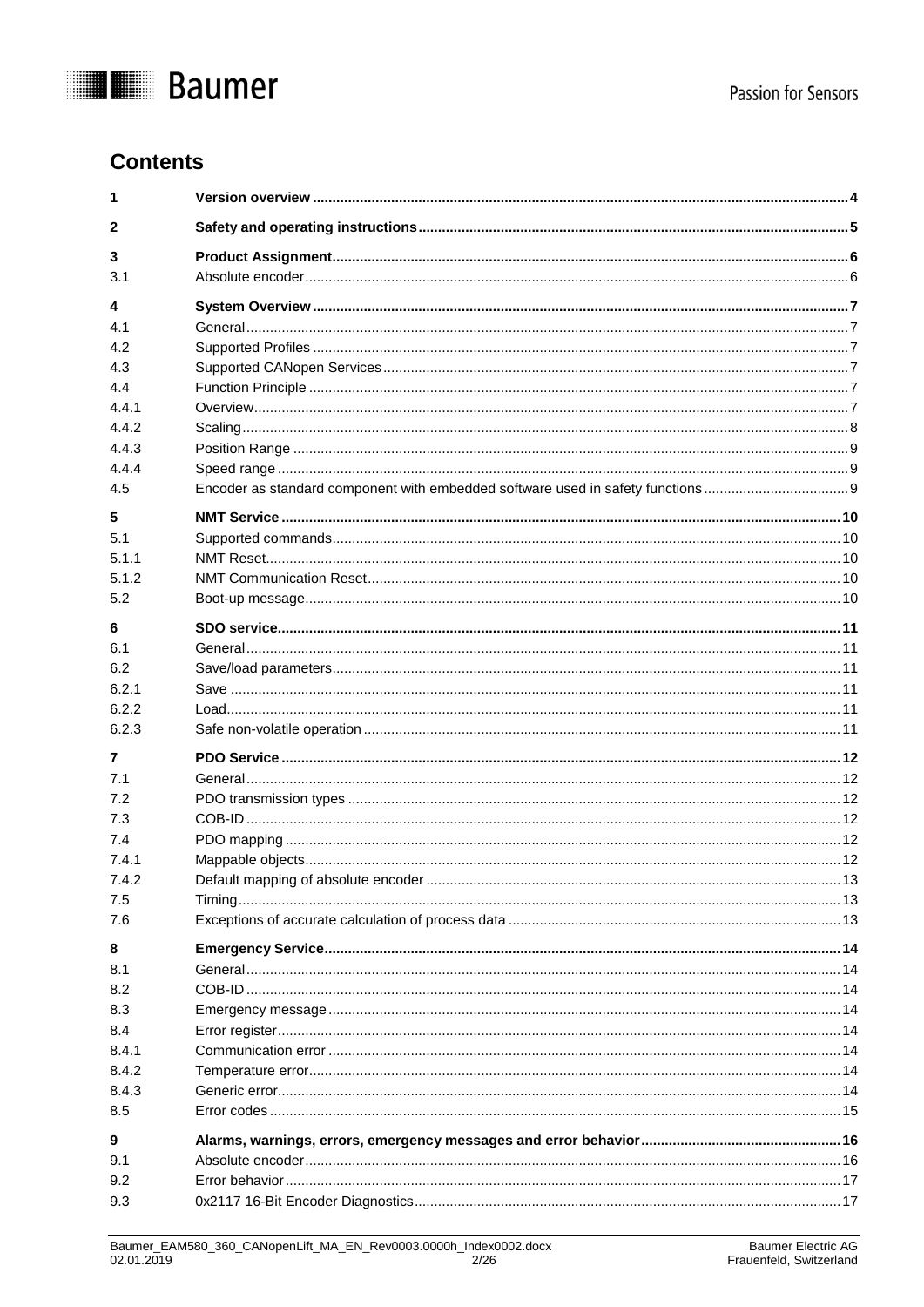# **THE Baumer**

| 10   |  |
|------|--|
| 10.1 |  |
| 10.2 |  |
| 10.3 |  |
| 11   |  |
| 11.1 |  |
| 11.2 |  |
| 11.3 |  |
| 12   |  |
| 12.1 |  |
| 12.2 |  |
| 12.3 |  |
| 13   |  |
| 14   |  |
| А.   |  |
| a.   |  |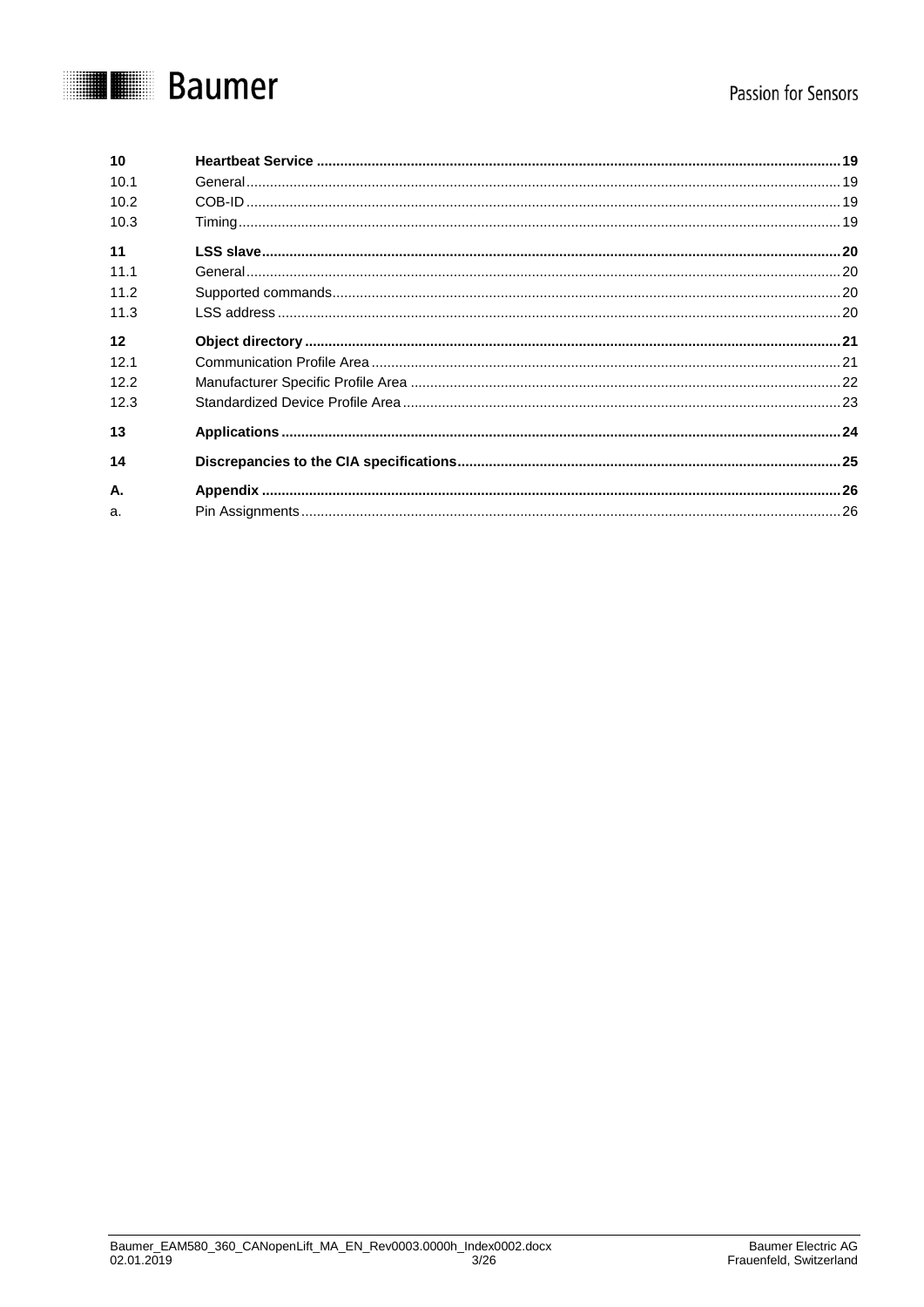



# <span id="page-3-0"></span>**1 Version overview**

This document is subject to changes. In order to have the most current version please download o[n www.baumer.com](http://www.baumer.com/)

| <b>Document</b><br>index | <b>Date</b> | <b>Firmware</b><br>version | <b>CANopen</b><br><b>Revision</b><br><b>Number</b><br><b>Obj. 1018</b> | <b>Author</b> | <b>Changes</b>                                      |
|--------------------------|-------------|----------------------------|------------------------------------------------------------------------|---------------|-----------------------------------------------------|
| 0001                     | 11.07.17    | From V01-03                | 0003.0000h                                                             | blk           | Initial version replaces all draft documents        |
| 0002                     | 05.01.18    | From V01-03                | 0003.0000h                                                             | blk           | Object 1017h Producer Heartbeat-Time pre-configured |
|                          |             |                            |                                                                        |               |                                                     |
|                          |             |                            |                                                                        |               |                                                     |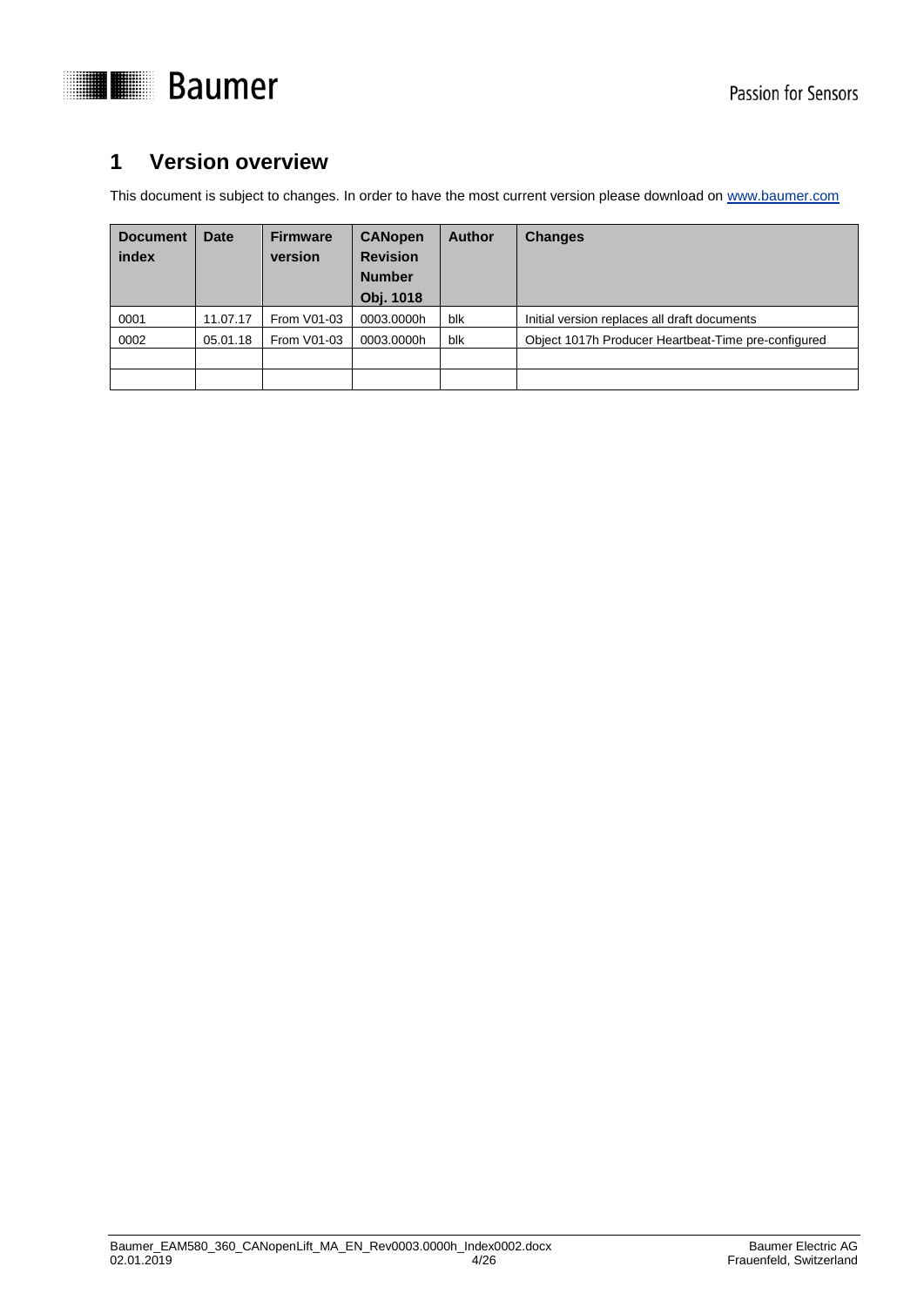

# <span id="page-4-0"></span>**2 Safety and operating instructions**

#### **Intended use**

- The encoder is a precision measuring device that is used to record positions and speeds. It provides measuring values as electronic output signals for the subsequently connected device. It must not be used for any other purpose. Unless this product is specially labeled, it may not be used for operation in potentially explosive environments.
- Make sure by appropriate safety measures, that in case of error or failure of the encoder, no danger to persons or damage to the system or operating facilities occurs.

#### **Personnel qualification**

 Installation and assembly of this product may be performed only by a person qualified in electronics and precision mechanics.

#### **Maintenance**

 The encoder is maintenance-free and must not be opened up nor mechanically or electronically modified. Opening up the encoder can lead to injury.

#### **Disposal**

The encoder contains electronic components. At its disposal, local environmental guidelines must be followed.

#### **Mounting**

- Solid shaft: Do not connect encoder shaft and drive shaft rigidly. Connect drive and encoder shaft with a suitable coupling.
- Hollow shaft: Open clamping ring completely before mounting the encoder. Foreign objects must be kept at a sufficient distance from the stator coupling. The stator coupling is not allowed to have any contact to the encoder or the machine except at the mounting points.

#### **Electrical commissioning**

- Do not proceed any electrical modifications at the encoder.
- Do not proceed any wiring work while encoder is live.
- Do not remove or plug on connector whilst under power supply.
- Ensure that the entire system is installed in line with EMC/EMI requirements. Operating environment and wiring have an impact on the electromagnetic compatibility of the encoder. Install encoder and supply cables separately or far away from sources with high emitted interference (frequency converters, contactors, etc.).
- When working with consumers with high emitted interference provide separate encoder supply voltage.
- Completely shield encoder housing and connecting cables.
- Connect encoder to protective earth (PE) using shielded cables. The braided shield must be connected to the cable gland or connector. Ideally, aim at dual connection to protective earth (PE), i.e. housing by mechanical assembly and cable shield by the downstream devices.

#### **Supplementary information**

 The present manual is intended as a supplement to already existing documentation (e.g. catalogues, data sheets or mounting instructions).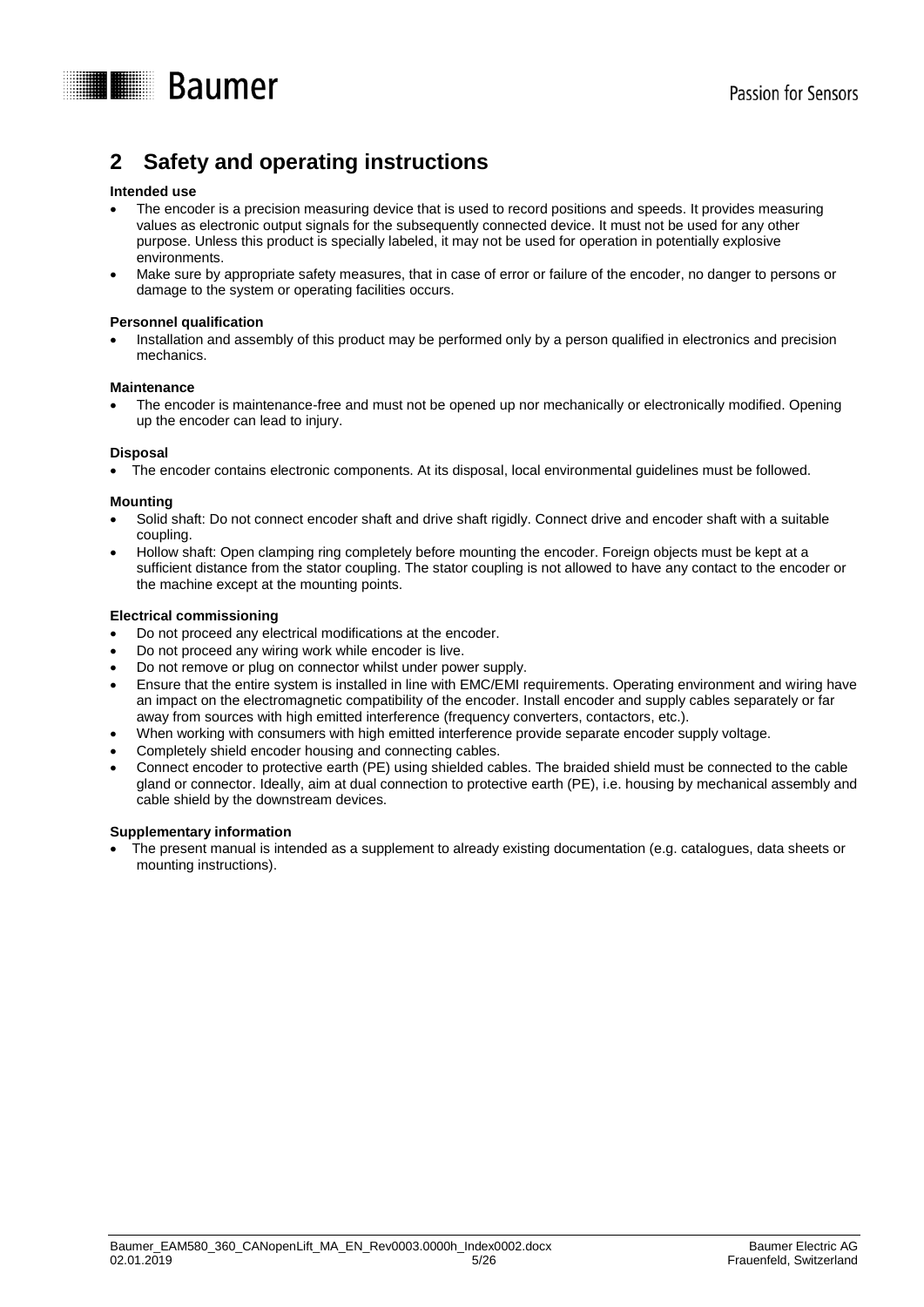

# <span id="page-5-0"></span>**3 Product Assignment**

# <span id="page-5-1"></span>**3.1 Absolute encoder**

| <b>Product</b>             | <b>Product-Code</b> | <b>Device Name</b> | <b>EDS-file</b>   |  |
|----------------------------|---------------------|--------------------|-------------------|--|
| Absolute encoder multiturn | 0x0074              | EAMxxx MT Lift     | EAMxxx 0x0074.eds |  |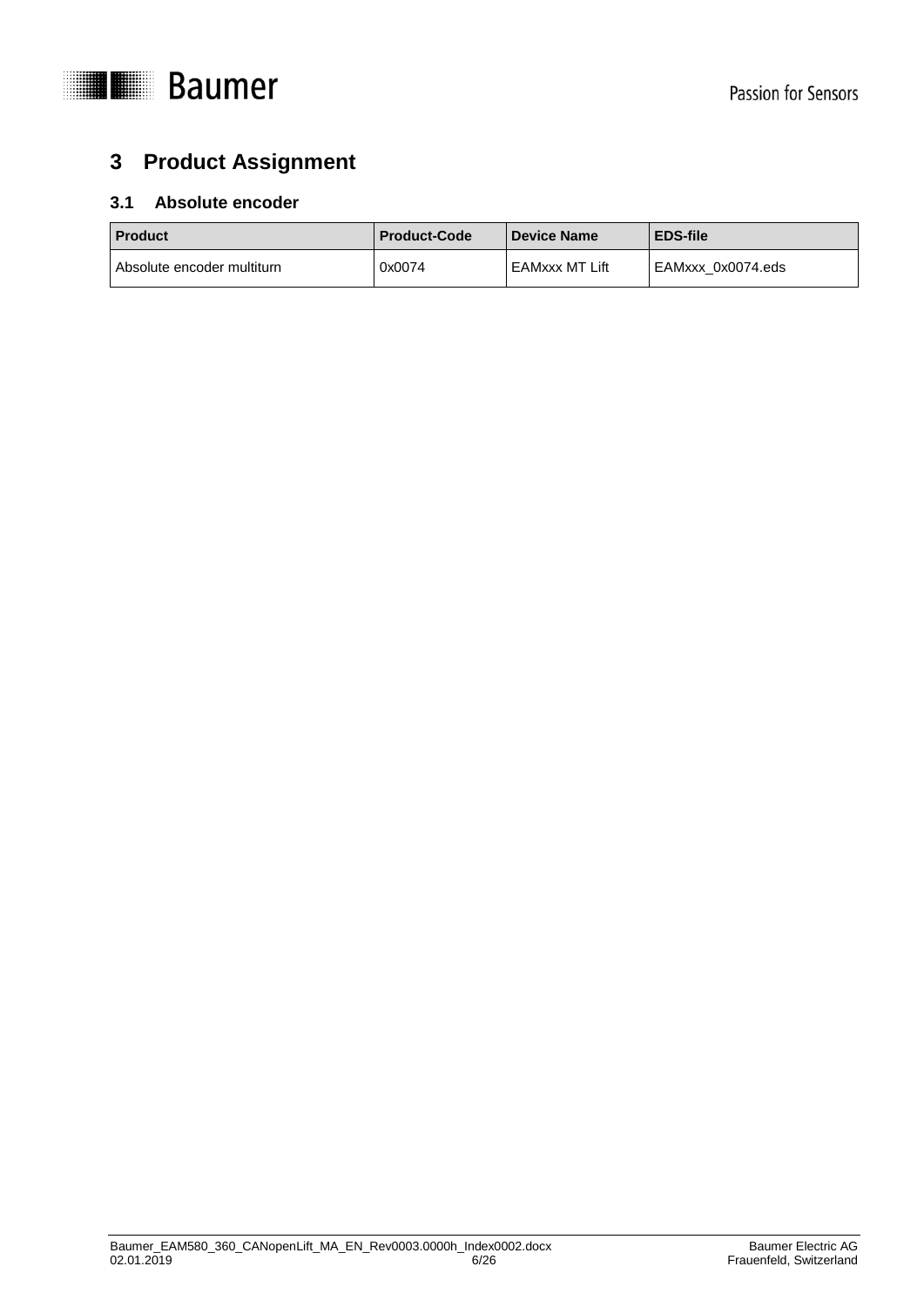

# <span id="page-6-0"></span>**4 System Overview**

# <span id="page-6-1"></span>**4.1 General**

The encoder is a rotary measuring system with a CANopen interface. It supports scaling and presetting.

# <span id="page-6-2"></span>**4.2 Supported Profiles**

Following CANopen profiles are supported:

- CiA 301 / Version 4.1 (Communication)
- CiA 305 / Version 1.0 (LSS)
- CiA 417 / Version 2.0 (Encoder Profile)

# <span id="page-6-3"></span>**4.3 Supported CANopen Services**

Following CANopen services are supported:

- 1 Network Management (according to CiA 301)
- 1 SDO Server (according to CiA 301)
- 2 TPDOs (according to CiA 301/CiA 417)
- 1 Emergency Producer (according to CiA 301)
- 1 Heartbeat Producer (according to CiA 301)
- 1 Node guarding (according to CiA 301)
- 1 LSS Client (according to CiA 305)

### <span id="page-6-4"></span>**4.4 Function Principle**

# <span id="page-6-5"></span>**4.4.1 Overview**

#### **Figure 1: Function principle overview**

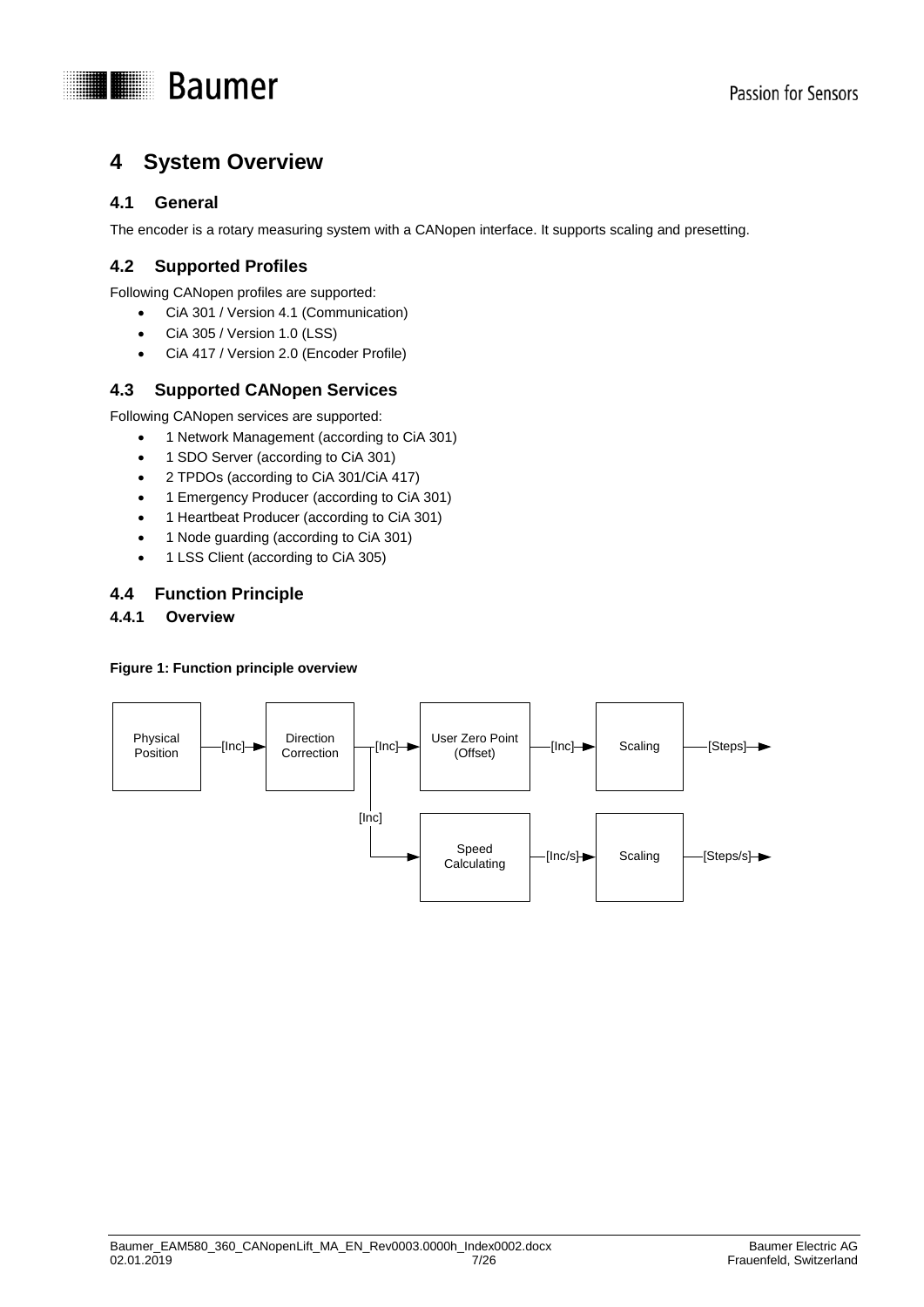

### <span id="page-7-0"></span>**4.4.2 Scaling**

The scaling of the position object can be adapted in the object 6381h and 6384-1h. Speed object can be adapted in the object 6384-2h.

Example for unit settings:



- 1. Setting measuring units per revolution (6381-1h)
	- a. To set the measuring units per revolution, the resulting measuring step should be considered. The measuring step (6384-1h), has a granularity of 10 µm.
	- b. The circumference of the bobbin is  $U = 2 * \pi * r = 2 * \pi * 100'000 \text{ }\mu\text{m} = 628318.531 \text{ }\mu\text{m}$
	- c. For the example above, the measuring units per revolution should be set to

 $((6381 - 1h) = \frac{v}{480}$  $\frac{U}{10 \mu m} = \frac{628318.531 \mu m}{10 \mu m}$  $\frac{16.551 \text{ }\mu\text{m}}{10 \text{ }\mu\text{m}} = 62831.85$ , because the object 6381-1h only supports 14-Bit Resolution, the highest possible units per revolution is set ->  $(6381 - 1h) = \frac{62831.85}{5}$  $\frac{31.85}{5}$  = 12566, which will result in a position measuring step value of  $\frac{U}{6381-1h} = \frac{628318.531 \,\mu\text{m}}{12566}$  $\frac{12566}{12566} = 50.0015$  µm

2. Setting position measure step setting (6384-1h)

a. Measuring step setting is 
$$
(6384 - 1h) = \frac{0}{6381 - 1h + 10 \,\mu\text{m}} = \frac{628318.531}{12566 \times 10 \,\mu\text{m}} = 5
$$

- 3. Speed measure step setting (6384-2h)
	- a. To get the user-unit in [cm/s] the object  $(6384 2h) = \frac{Unit\_User}{24}$  $\frac{Unit\_User}{0.1 \, mm/s} = \frac{1 \left[\frac{cm}{s}\right]}{0.1 \left[\frac{mm}{s}\right]}$  $\frac{1}{0.1}$  $\frac{s}{\left[\frac{mm}{s}\right]}$  = 10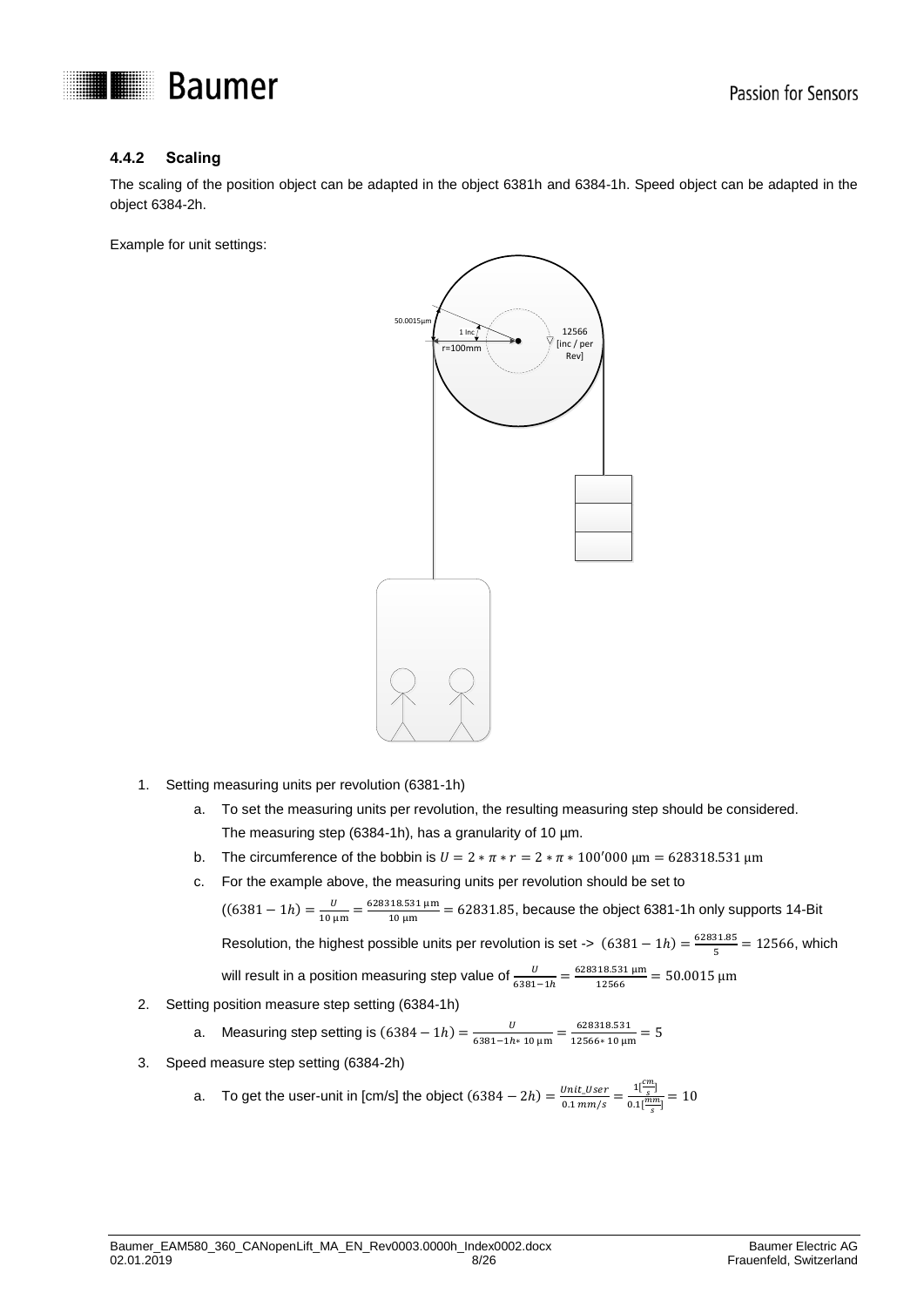

### <span id="page-8-0"></span>**4.4.3 Position Range**

The range of the position is depending on the position step setting (object 6381h) and number of distinguishable revolutions (object 63C2h).

#### <span id="page-8-1"></span>**4.4.4 Speed range**

#### **0x6390**

This object provides a 16-Bit Speed information, which has the user-unit, according to 6384-2h (default = [1 cm/s]). The range for object 6390h-1 Speed encoder A is -8000h…7FFF'h.

If the scaled speed value exceeds this range, the output is -8000h or 7FFFh (Saturated Logic).

#### **Figure 2: Speed range**



### <span id="page-8-2"></span>**4.5 Encoder as standard component with embedded software used in safety functions**

If this standard encoder is used in safety functions, please request the according "Application Note MAGRES EAM" for further information.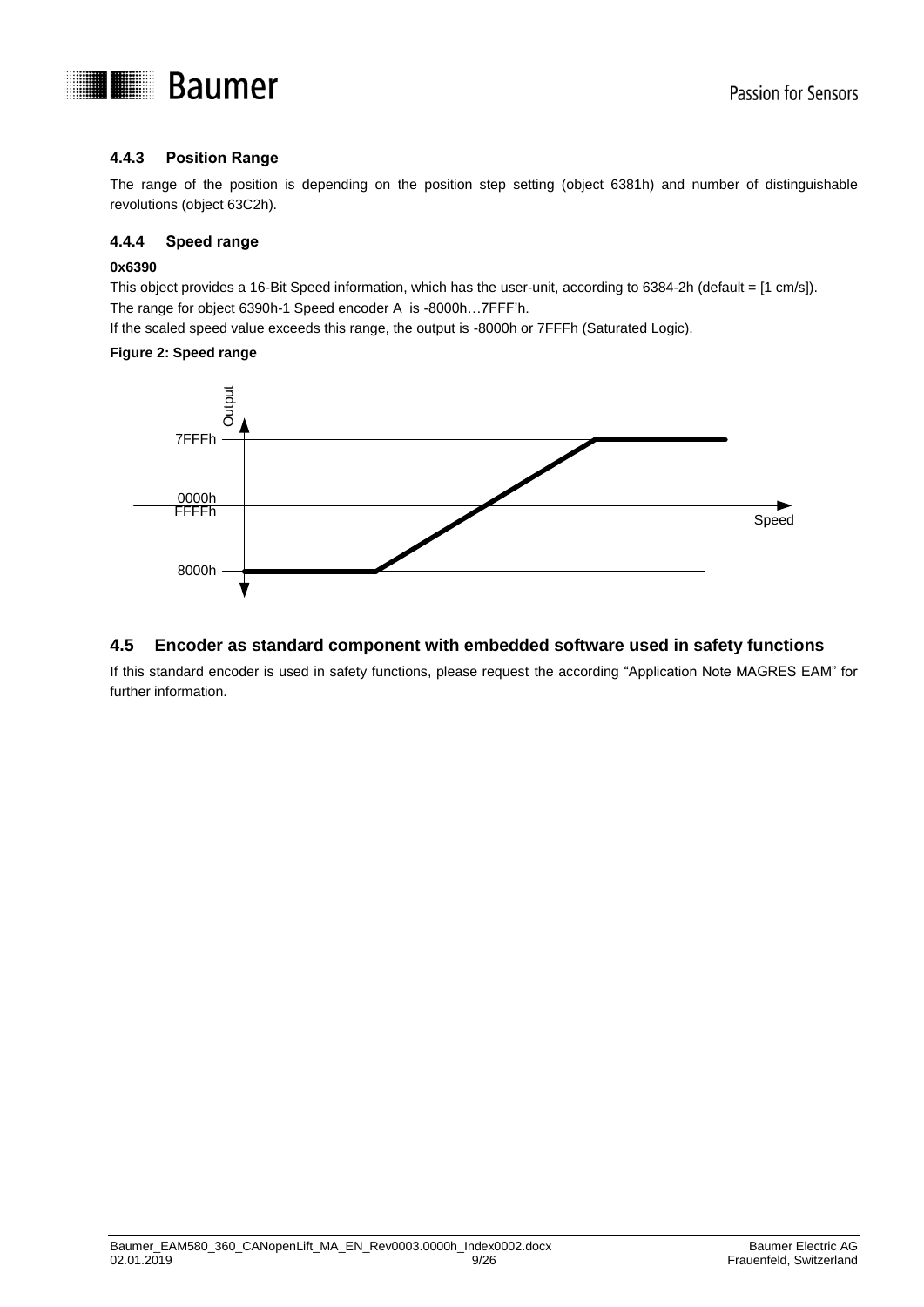

# <span id="page-9-0"></span>**5 NMT Service**

# <span id="page-9-1"></span>**5.1 Supported commands**

Following NMT commands are supported:

| <b>NMT Command</b>             | Byte 0 |
|--------------------------------|--------|
| <b>NMT Start</b>               | 0x01   |
| <b>NMT Preoperational</b>      | 0x80   |
| <b>NMT Stop</b>                | 0x02   |
| <b>NMT Reset</b>               | 0x81   |
| <b>NMT Communication Reset</b> | 0x82   |

NMT Frame:

| COB ID  | Byte 0 |
|---------|--------|
| node ID |        |

#### <span id="page-9-2"></span>**5.1.1 NMT Reset**

This NMT command performs a complete reset of the encoder, which can take up to 170 ms until the new bootupmessage is sent (restarting of the micro controller, be aware that all unsaved configurations will be lost).

#### <span id="page-9-3"></span>**5.1.2 NMT Communication Reset**

This NMT command performs a restarting of the CAN Controller, which can take up to 5 ms until the new bootupmessage is sent (be aware that all unsaved configurations will be lost). When NMT communication reset is performed, emergency messages (0x6503, 0x6505, 0x1001) are not send again automatically.

### <span id="page-9-4"></span>**5.2 Boot-up message**

After a power-on or NMT reset, the device will send a Boot-up message.

| COB ID           | Byte 0 |
|------------------|--------|
| $700h + node$ ID | ററ     |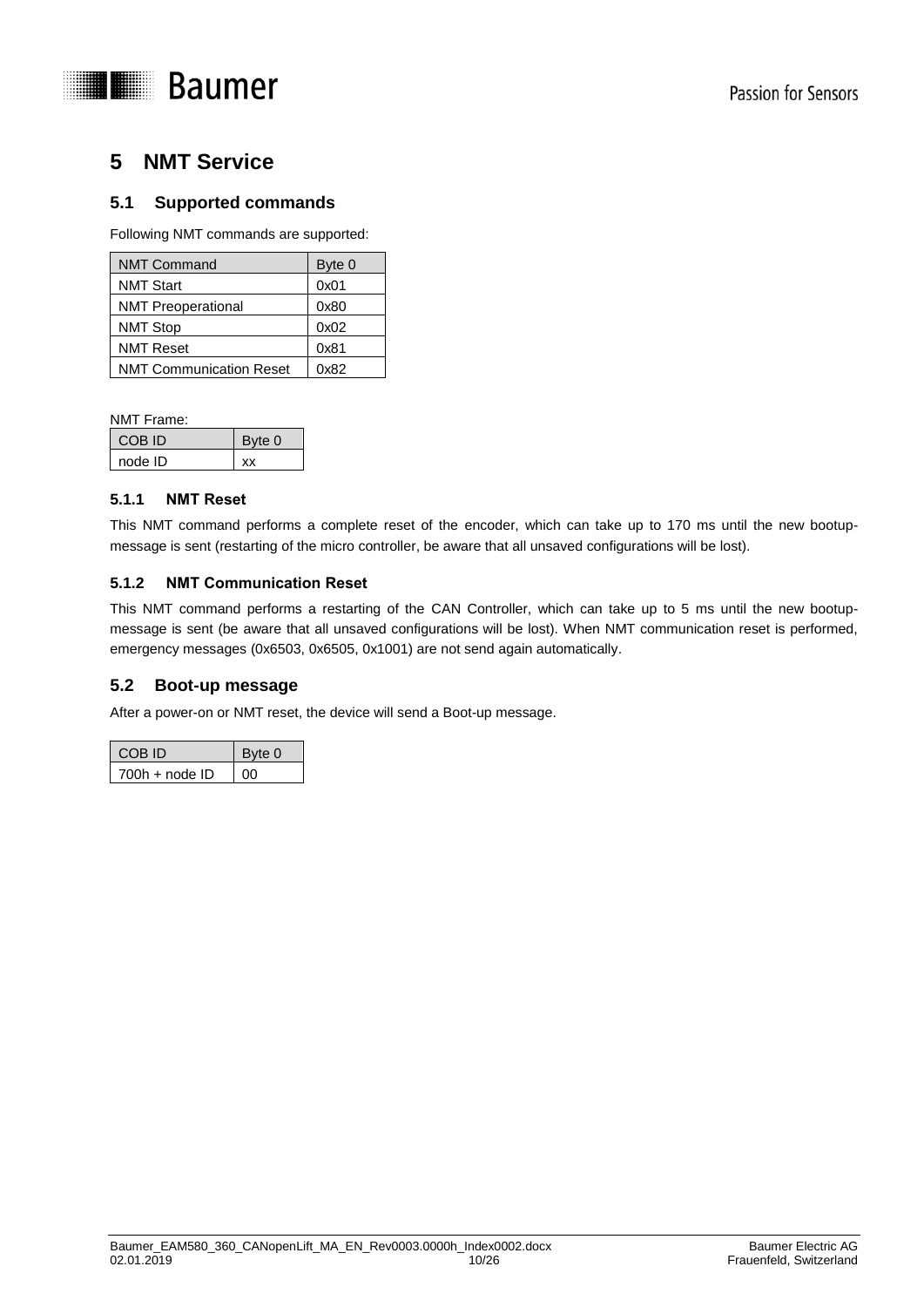

# <span id="page-10-0"></span>**6 SDO service**

### <span id="page-10-1"></span>**6.1 General**

<span id="page-10-2"></span>The device supports 1 SDO server (Expedited read/write, segmented read)

### **6.2 Save/load parameters**

The device supports saving parameters to a non-volatile memory.

#### <span id="page-10-3"></span>**6.2.1 Save**

Writing "save" to 1010h-x saves the corresponding objects to the non-volatile memory. After a reset or power-on, the parameters are loaded from the non-volatile memory.

The SDO request to 1010h-x is answered after the saving of the parameters is performed.

#### <span id="page-10-4"></span>**6.2.2 Load**

Writing "load" to 1011h-x restores the corresponding objects. The parameters are restored after a reset or power-on.

#### <span id="page-10-5"></span>**6.2.3 Safe non-volatile operation**

To ensure safe non-volatile operation, the user must ensure no power interruption immediately after sending of the save command to object 1010h-x (otherwise, the factory values are restored at the next power up).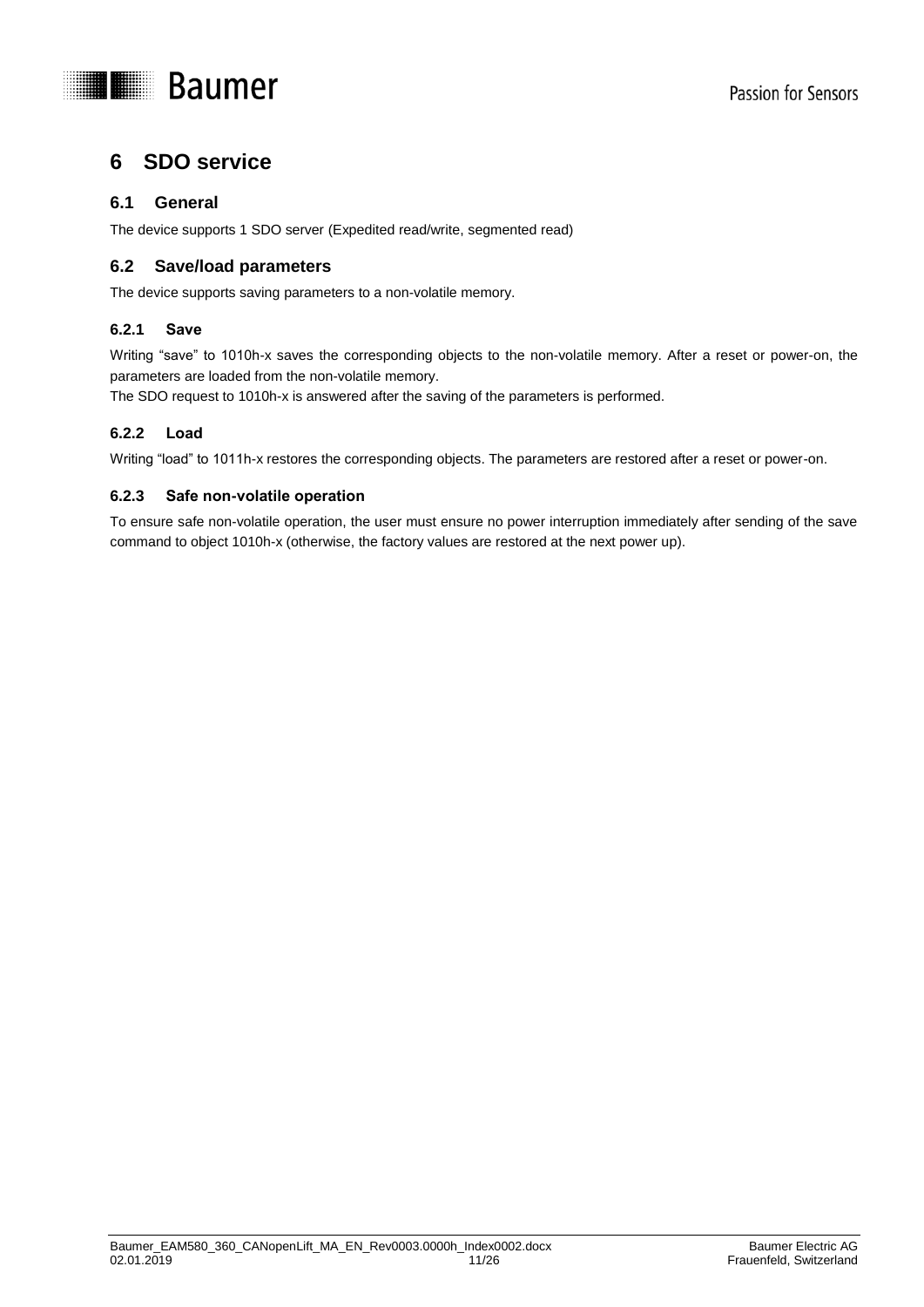



# <span id="page-11-0"></span>**7 PDO Service**

# <span id="page-11-1"></span>**7.1 General**

<span id="page-11-2"></span>The device supports TPDO263 and TPDO264. PDOs are only transmitted in NMT operational mode.

### **7.2 PDO transmission types**

The following transmission types are supported (object 180xh-2):

- Synchronous transmission (1-240)
- Asynchronous transmission (255)
- Manufacturer transmission (254)
- RTR-only transmission, event-driven (253)

Both PDO support all transmission types.

| Transmission type 253:   | The PDO is only transmitted on request (remote transmission request).                                       |
|--------------------------|-------------------------------------------------------------------------------------------------------------|
|                          | Transmission type 255 and 254: The PDO is transmitted timer driven. The time interval between 2 PDOs can be |
|                          | adapted in the object 180xh-5                                                                               |
| Transmission type 1-240: | The PDO is transmitted after the n-th sync frame.                                                           |
| Transmission type 1:     | The PDO is transmitted after one sync frame.                                                                |
| Transmission type 2:     | The PDO is transmitted after two sync frames.                                                               |
| etc.                     |                                                                                                             |

<span id="page-11-3"></span>As default, Transmission type 255 is set for the PDO.

# **7.3 COB-ID**

The COB-ID for both PDO are not changeable. Default Values are: TPDO263: 18Ch TPDO264: 18Dh Changes will be applied immediately.

# <span id="page-11-4"></span>**7.4 PDO mapping**

The encoder supports dynamic mapping.

### <span id="page-11-5"></span>**7.4.1 Mappable objects**

The following objects are mappable:

| <b>Mapping content</b> | <b>Mapping entry</b> | <b>Description</b>                            |
|------------------------|----------------------|-----------------------------------------------|
| Position encoder       | 0x60040020           | Object 6004h Subindex 00h, data length 32 Bit |
| Speed encoder          | 0x60300120           | Object 6030h Subindex 01h, data length 32 Bit |
| Alarms                 | 0x65030010           | Object 6503h Subindex 00h, data length 16 Bit |
| Warnings               | 0x65050010           | Object 6505h Subindex 00h, data length 16 Bit |
| Diagnostic             | 0x21170010           | Object 2117h Subindex 00h, data length 16 Bit |
| Speed [rpm]            | 0x21180010           | Object 2117h Subindex 00h, data length 16 Bit |
| Time Stamp             | 0x21200010           | Object 2120h Subindex 00h, data length 16 Bit |

To change PDO mapping, disabling the mapping by writing 0 to 0x1A0x-0 is required first. Write the desired mapping entry and enable the mapping again by writing the number of PDO contents to 0x1A0x-0.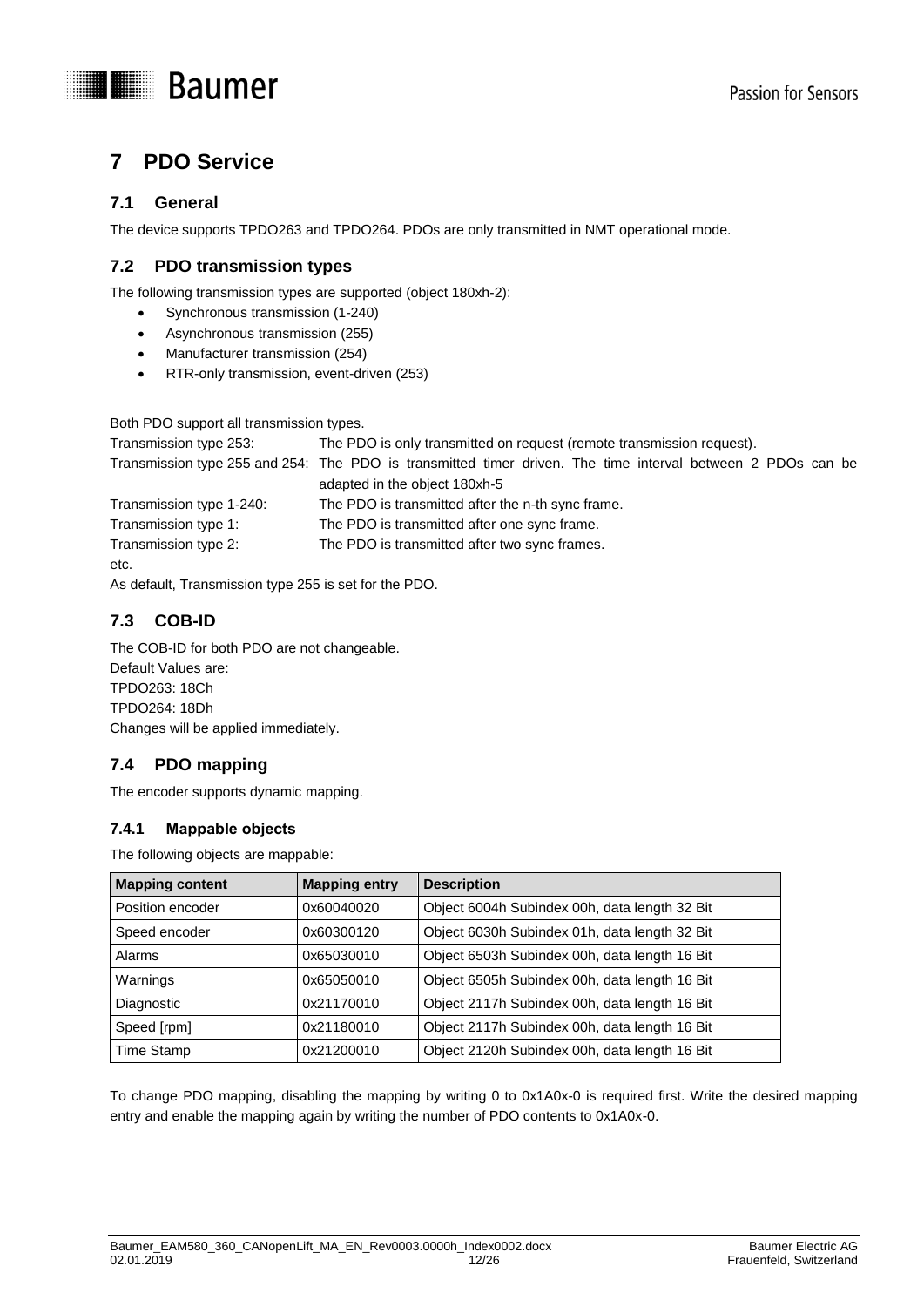

### <span id="page-12-0"></span>**7.4.2 Default mapping of absolute encoder**

The mappings for both PDOs are the same. The position will be transmitted in byte 0...3.

| - ID      | <b>DLC</b> | Byte 0  | Byte 1 | Byte 2 | <b>Byte 3</b> | <b>Byte 4</b> | <b>Byte 5</b> |
|-----------|------------|---------|--------|--------|---------------|---------------|---------------|
| 18Ch/18Dh | 6          | vv<br>ᄊ | XX     | XX     | XX            | XX            | XX            |

Byte 0...3: Position value (Object 6383-1h)

Byte 4...5: Speed value (Object 6390-1h)

<span id="page-12-1"></span>PDO264 is disabled by default, because a second sensor is not built in.

# **7.5 Timing**

<span id="page-12-2"></span>The minimal cycle time for TPDOs is 1 ms, the default time is set to 0.

#### **7.6 Exceptions of accurate calculation of process data**

The following operations could interrupt the accurate calculation of process data such as position, speed, warnings and alarms:

- Changing the scaling parameters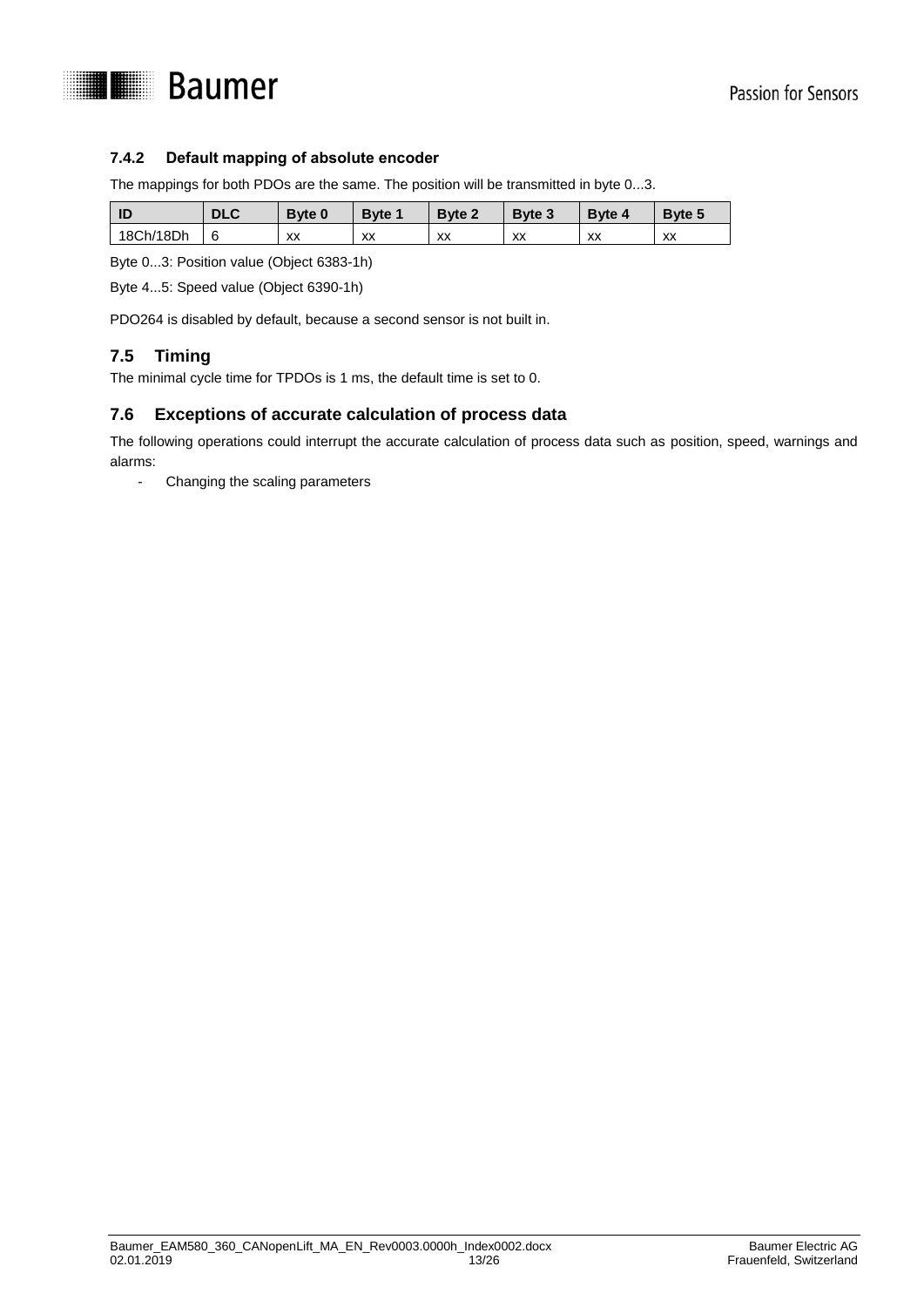

# <span id="page-13-0"></span>**8 Emergency Service**

### <span id="page-13-1"></span>**8.1 General**

If there is an error on the device, the device commits an emergency message and sets the corresponding bits in the error register (Object 1001h).

Error codes are accessible by the error field (object 1003h-x). A history of maximal 8 error codes is stored in the error field.

# <span id="page-13-2"></span>**8.2 COB-ID**

The COB-ID for the emergency message can be modified in object 1014h. Default Value: 80h + node ID

Changes will be applied immediately.

|            | The COB-ID is stored internally as a difference to the default COB-ID. Example: |  |  |  |  |  |  |
|------------|---------------------------------------------------------------------------------|--|--|--|--|--|--|
| Node ID: 1 | COB-ID Emergency: 81h (Default value)                                           |  |  |  |  |  |  |
|            | COB-ID Emergency: 87h (Changed by user)                                         |  |  |  |  |  |  |
| Node ID: 3 | COB-ID Emergency: 89h (Adapted automatic)                                       |  |  |  |  |  |  |
|            |                                                                                 |  |  |  |  |  |  |

### <span id="page-13-3"></span>**8.3 Emergency message**

The format of the emergency messages is according to CiA 301. Additionally, the encoder sends the warning and alarm fields (object 6503h, 6505h).

The emergency message is transmitted if an error is indicated in the error register.

| <b>COB-ID</b> | <b>DLC</b> | Byte <sub>0</sub> | <b>Byte 1</b>                 | <b>Byte 2</b> | Byte 3                | Byte 4 | <b>Byte 5</b> | <b>Byte 6</b> | <b>Byte</b> 7 |
|---------------|------------|-------------------|-------------------------------|---------------|-----------------------|--------|---------------|---------------|---------------|
|               | Error code |                   | Error register                |               | Manufacturer specific |        |               |               |               |
| 80h+node ID   |            | (object 1001h)    | Warning 6505h<br>Alarms 6503h |               | Not used              |        |               |               |               |

#### <span id="page-13-4"></span>**8.4 Error register**

|       | Error register (object 1001h) |                          |                     |                    |     |       |               |  |  |
|-------|-------------------------------|--------------------------|---------------------|--------------------|-----|-------|---------------|--|--|
| Bit 7 | Bit 6                         | Bit 5                    | Bit 4               | Bit 3              | Bit | Bit : | Bit 0         |  |  |
| -     | $\overline{\phantom{0}}$      | $\overline{\phantom{0}}$ | Communication error | I emperature error |     |       | Generic error |  |  |

#### <span id="page-13-5"></span>**8.4.1 Communication error**

Communication errors are indicated if the internal CAN message buffers are overflowed or there are malformed CAN frames on the bus. After a communication error the corresponding operation (described in object 1029h-1) is executed.

#### <span id="page-13-6"></span>**8.4.2 Temperature error**

This error is indicated, when the internal temperature of the encoder is above a certain threshold level, at which the position can't be guaranteed.

#### <span id="page-13-7"></span>**8.4.3 Generic error**

A generic error is indicated for all other errors.

An encoder specific alarm or warning will also cause a generic error.

After a generic error the corresponding operation (described in object 1029h-2) is executed.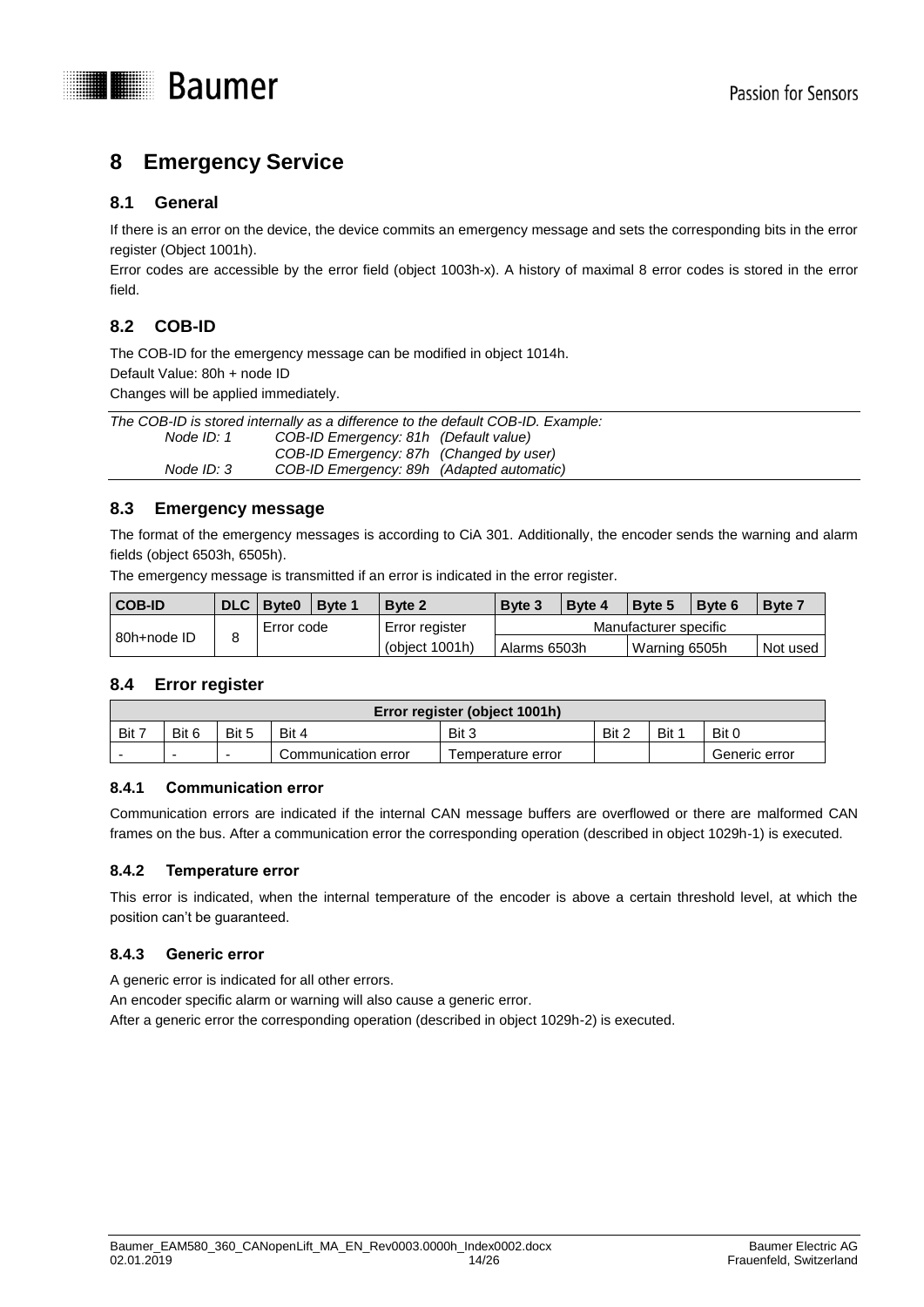



# <span id="page-14-0"></span>**8.5 Error codes**

The following error codes are generated by the device:

| Error Code (hex) | <b>Meaning</b>                                |
|------------------|-----------------------------------------------|
| 0000h            | Error reset or no error                       |
| 4200h            | Temperature out of range                      |
| 5100h            | <b>EEPROM</b> error                           |
| 6100h            | Software fault (watchdog)                     |
| 8100h            | Communication error (bus warning)             |
| 8110h            | CAN RX overflow                               |
| 8120h            | CAN in error passive mode                     |
| 8130h            | Life guard error or heartbeat error           |
| FF00h            | Battery low warning (early warning)           |
| FF01h            | Battery empty error                           |
| FF02  FF03h      | Multiturn sensor weak magnetic field warning  |
|                  | (position may be incorrect)                   |
| FF04h            | Internal communication error                  |
| FF05h            | Speed out of range                            |
| FF06h            | Singleturn sensor magnetic field out of range |
| FF07h            | Multiturn and singleturn sensor out of sync   |
| FF08h  FFFFh     | Manufacturer reserved error codes             |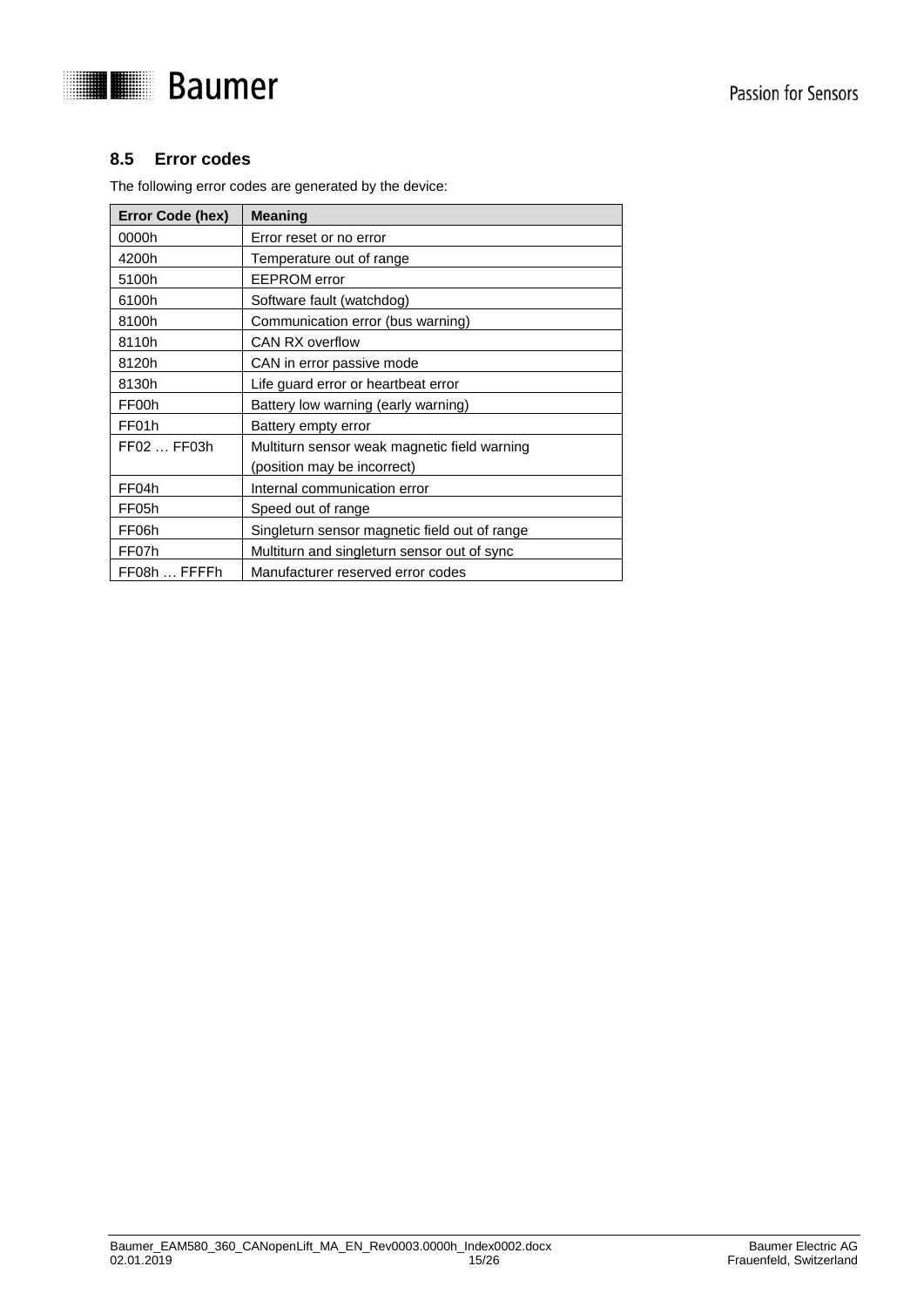



# <span id="page-15-0"></span>**9 Alarms, warnings, errors, emergency messages and error behavior**

Figure 6 show the surveillance mechanisms. If one of them fails, an alarm or warning will be indicated. The behavior upon an error can be defined and is described in chapter 8.3.

### <span id="page-15-1"></span>**9.1 Absolute encoder**

#### **Figure 4: Dataflow of Error, Alarm, Warning and Emergency messages**

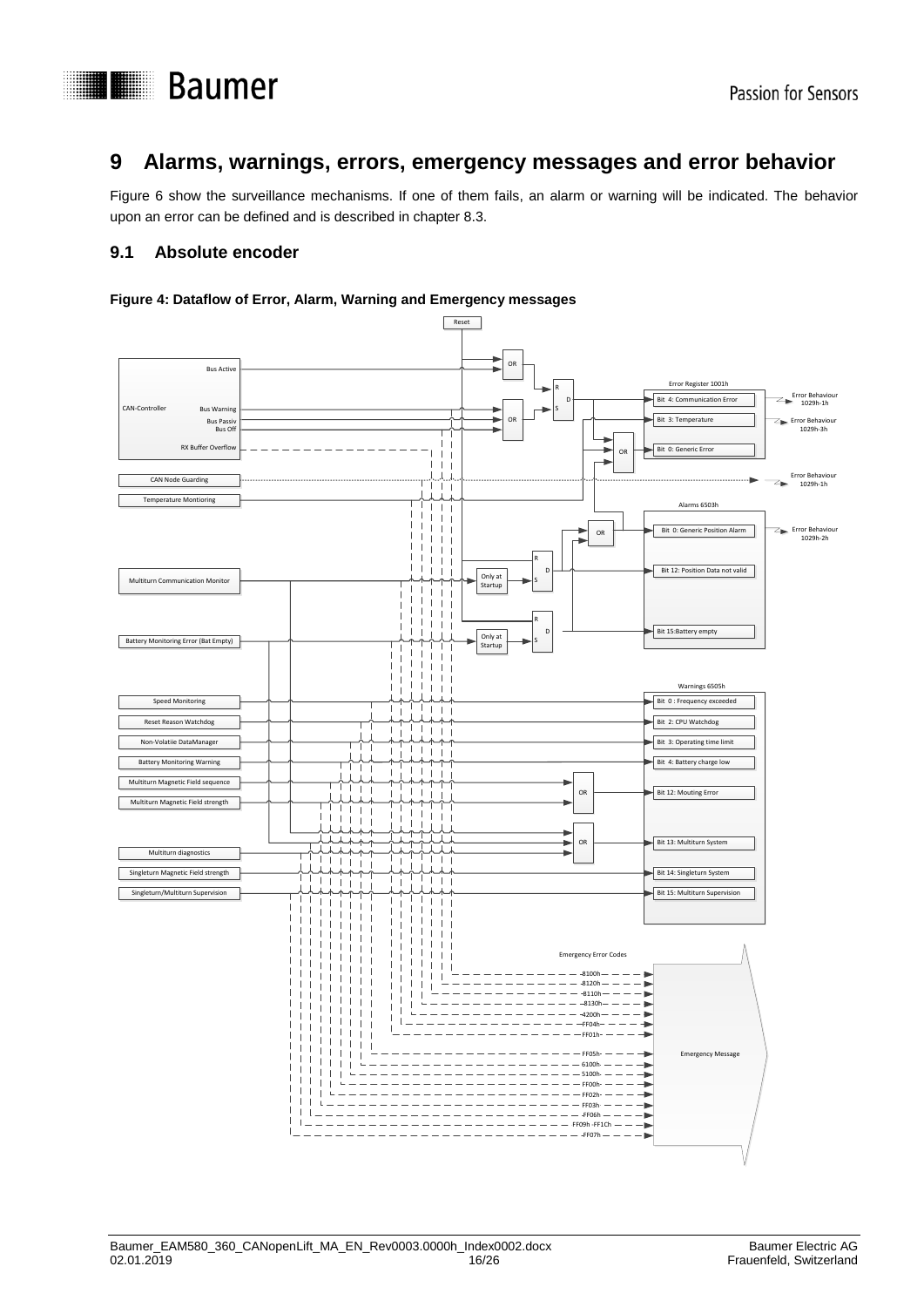

# <span id="page-16-0"></span>**9.2 Error behavior**

The error behaviors are executed when the corresponding bit in object 1001 Error register is set and the device is in the NMT-State Operational.

Example:

The error behavior 1029h-2 is set to "Change to Pre-Operational" (0). The device is in NMT state Operational 1. Generic error bit is set.

- $\rightarrow$  The device changes to Pre-Operational
- 2. The device is forced to NMT state Operational with NMT command Start
	- $\rightarrow$  The device changes again to Pre-Operational if the generic error bit is not cleared.

### <span id="page-16-1"></span>**9.3 0x2117 16-Bit Encoder Diagnostics**

In order to get more different objects in one PDO message, the Objects Error (0x1001), Alarm (0x6503) and Warning (0x6505) have been summarized in 2 Bytes.

#### **Byte 0: Warnings**

| /Bit 7         | Bit 6 | Bit 5        | Bit 4    | Bit 3          | Bit 2               | Bit 1 | Bit 0   |
|----------------|-------|--------------|----------|----------------|---------------------|-------|---------|
| <b>MTSuper</b> | ਼ਾSvs | <b>MTSvs</b> | MountErr | <b>BattLow</b> | Op<br><b>ImeLim</b> | WD.   | FreaExc |

| Byte 0 | Correspondent<br>bit & register | <b>Meaning</b>                                                                                                                       |
|--------|---------------------------------|--------------------------------------------------------------------------------------------------------------------------------------|
| Bit 7  | <b>Bit 15</b>                   | <b>MTSuper: Multiturn supervision</b>                                                                                                |
|        | 0x6505 Warning                  | Set, when Multi- and Singleturn system are out of sync.                                                                              |
| Bit 6  | <b>Bit 14</b>                   | <b>STSys: Singleturn system</b>                                                                                                      |
|        | 0x6505 Warning                  | Set, when Singleturn system error detected                                                                                           |
| Bit 5  | <b>Bit 13</b>                   | <b>MTSys:</b> Multiturn system (corresponds to Bit 13 of Warning Register 0x6505)                                                    |
|        | 0x6505 Warning                  | Set, when Multiturn system error detected                                                                                            |
| Bit 4  | <b>Bit 12</b>                   | <b>MountErr:</b> Mounting error                                                                                                      |
|        | 0x6505 Warning                  | Set, when Mounting error has been detected (i.e. magnetic field disturbed)                                                           |
| Bit 3  | Bit 4                           | BattLow: Batterie low charge                                                                                                         |
|        | 0x6505 Warning                  | Set, when the battery of the Multiturn system gets low. Encoder should be replaced<br>to guarantee absolute position.                |
| Bit 2  | Bit 3                           | <b>OpTimeLim: Operating time limit</b>                                                                                               |
|        | 0x6505 Warning                  | Set, when a possible problem with the non-volatile memory is detected. Encoder<br>should be replaced to guarantee absolute position. |
| Bit 1  | Bit 2                           | <b>WDT:</b> Watch dog timer triggered                                                                                                |
|        | 0x6505 Warning                  | Set, when a SW-Reset due to a watchdog timer occurred. Encoder should be<br>replaced to guarantee absolute position.                 |
| Bit 0  | Bit 0                           | <b>FreqExc:</b> Frequency exceeded                                                                                                   |
|        | 0x6505 Warning                  | Set, when the maximum guaranteed rotation speed is exceed.                                                                           |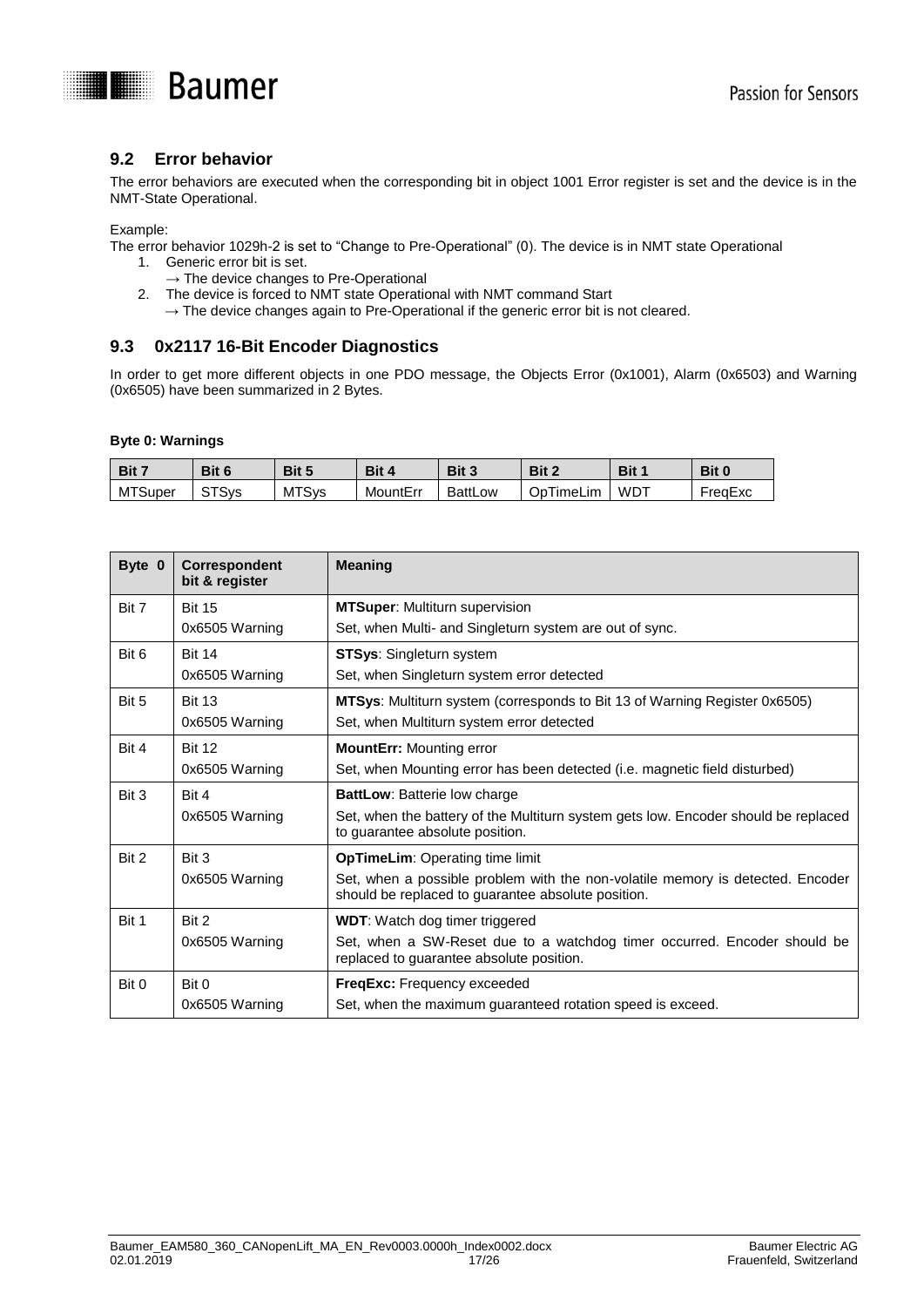

#### **Byte 1: Errors**

| Bit 7    | Bit 6  | Bit 5  | Bit 4    | Bit 3    | Bit 2    | Bit 1    | Bit 0    |
|----------|--------|--------|----------|----------|----------|----------|----------|
| BattEmpt | PosErr | empErr | .ommErrٽ | Reserved | Reserved | Reserved | Reserved |

| Byte 1         | Correspondent<br>bit & register | <b>Meaning</b>                                                                                                     |
|----------------|---------------------------------|--------------------------------------------------------------------------------------------------------------------|
| Bit 7          | <b>Bit 15</b><br>$0x6503$ Alarm | <b>BattEmpt: Battery empty</b><br>Set, when the battery of the Multiturn system is empty. Absolute position is not |
|                |                                 | quaranteed.                                                                                                        |
| Bit 6          | <b>Bit 12</b>                   | <b>PosErr: Position Error</b>                                                                                      |
|                | 0x6503 Alarm                    | Set, when Position error occurred (empty battery of magnetic field distortion)                                     |
| Bit 5          | Bit 3                           | <b>TempErr: Temperature Error</b>                                                                                  |
|                | $0x1001$ Error                  | Set, when the maximum operating temperature is exceeded                                                            |
| Bit 4          | Bit 4                           | <b>CommErr:</b> Communication Error                                                                                |
|                | $0x1001$ Error                  | Set, when a communication error has been detected (Bus off, Bus Warning, RX<br>overflow)                           |
| <b>Bit 0-3</b> |                                 | <b>Reserved fields</b>                                                                                             |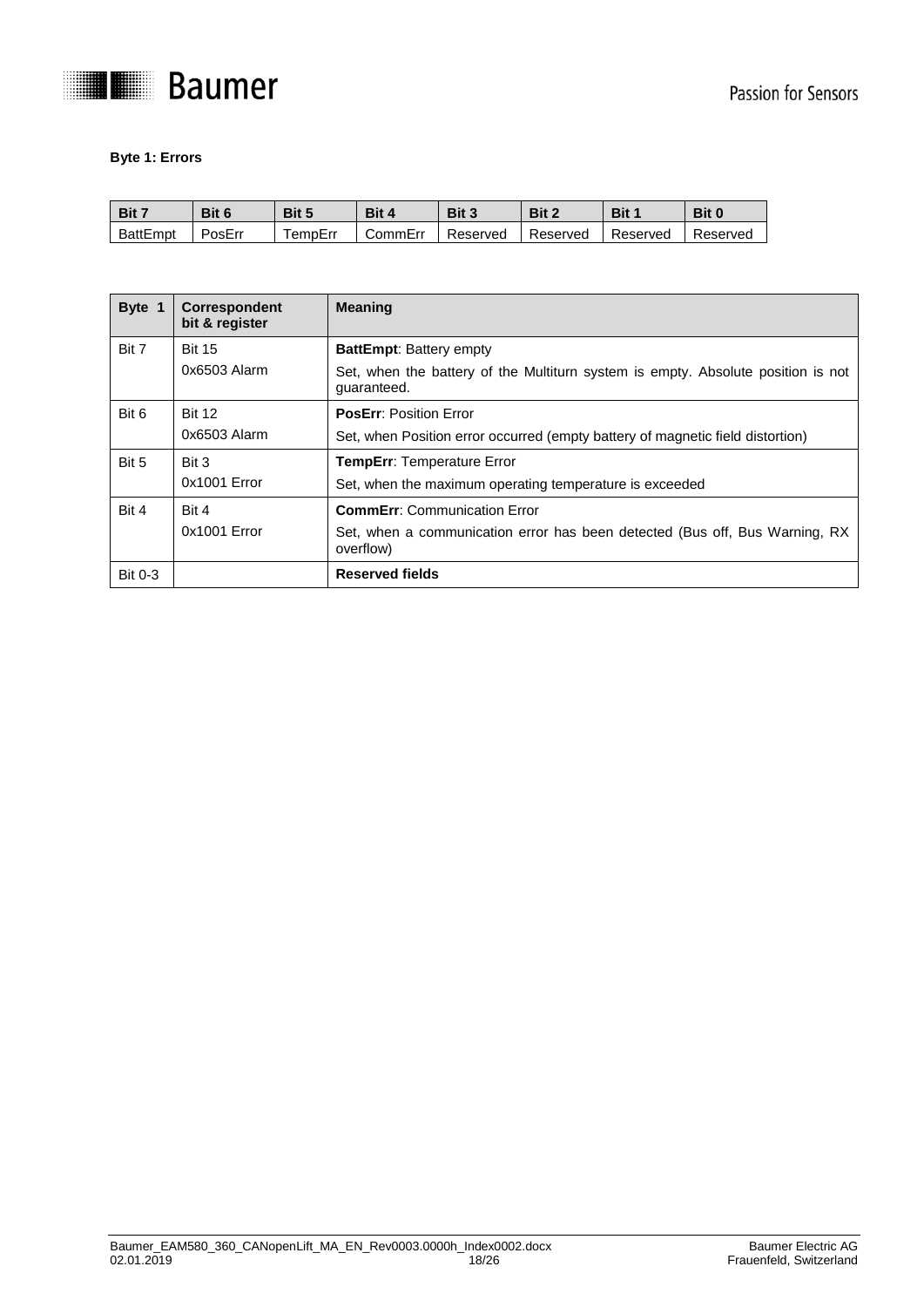

# <span id="page-18-0"></span>**10 Heartbeat Service**

# <span id="page-18-1"></span>**10.1 General**

<span id="page-18-2"></span>The device supports a heartbeat producer according CiA 301.

# **10.2 COB-ID**

<span id="page-18-3"></span>The COB-ID for the heartbeat message is 700h + node ID.

# **10.3 Timing**

The minimal cycle time for heartbeat messages is 1 ms, which can be configured with object 1017h-0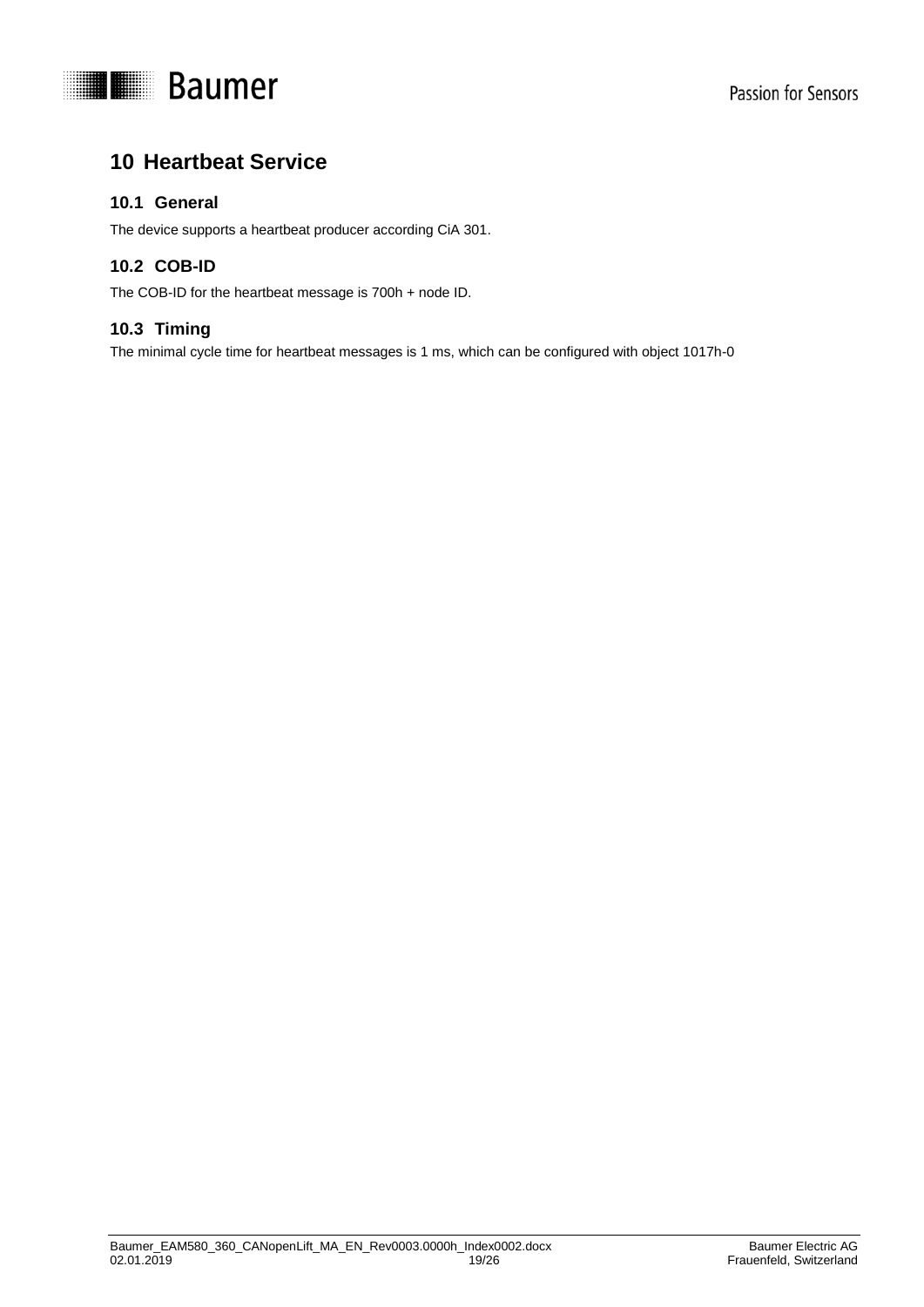

# <span id="page-19-0"></span>**11 LSS slave**

# <span id="page-19-1"></span>**11.1 General**

The baudrate and node ID can be configured by LSS (according to CiA 305). Another possibility to change the baudrate and node ID is to access to the objects 2100h and 2101h (see object directory). The LSS service is only available in NMT Stopped Mode.

# <span id="page-19-2"></span>**11.2 Supported commands**

- **Switch state global**
- **Switch state selective**
- Configure node ID protocol
- **•** Configure bit timing parameters
- **Store configuration**
- **Inquire identity vendor-ID**
- **Inquire identity product code**
- **Inquire identity revision number**
- **Inquire identity serial number**
- **Inquire identity node ID**

# <span id="page-19-3"></span>**11.3 LSS address**

The needed values for LSS addressing as vendor ID, revision number, product code and serial number are printed on a label on the encoder housing.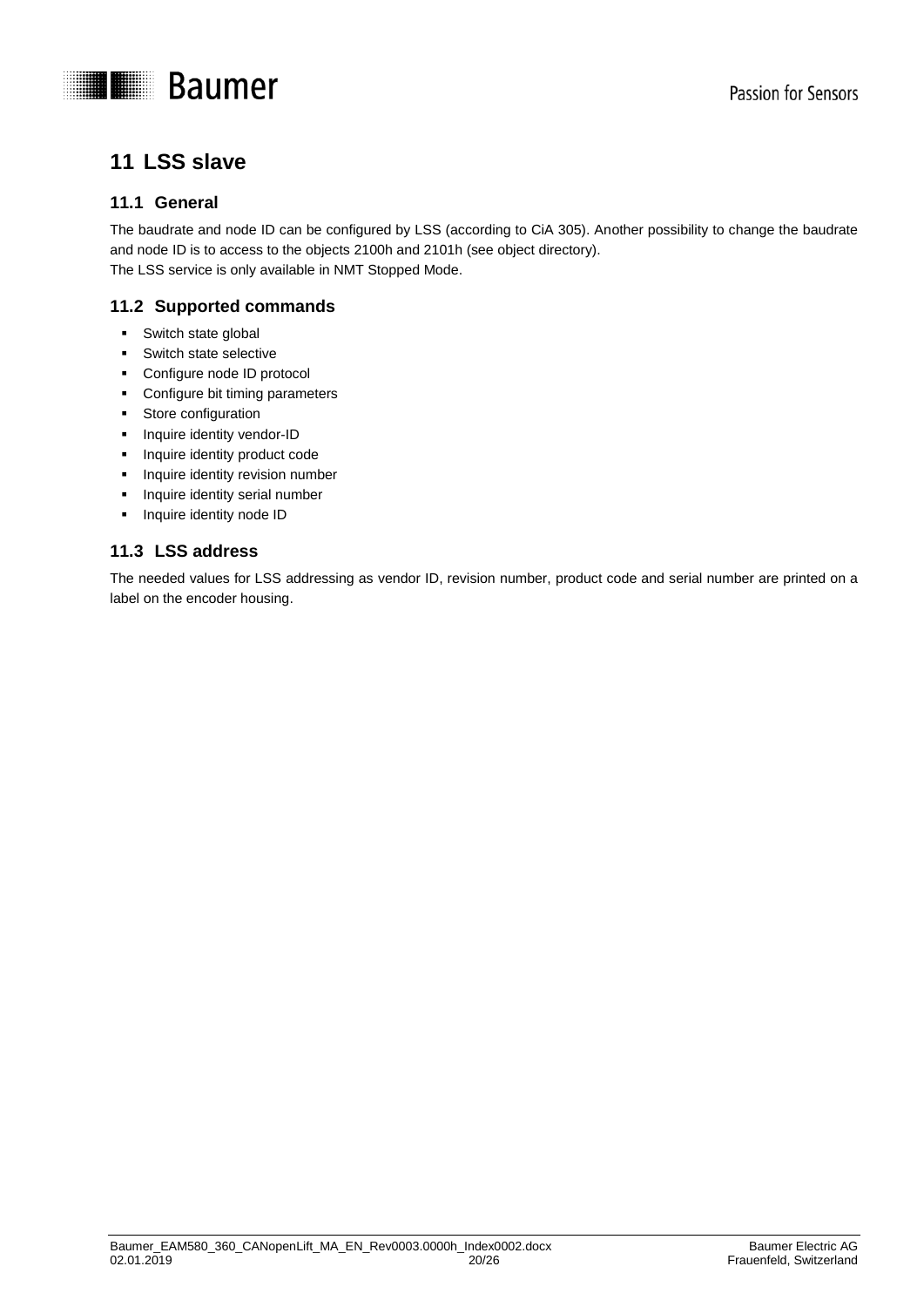

# <span id="page-20-0"></span>**12 Object directory**

The following tables provide a summary of all SDO objects supported by the encoder.<br>Object Object number in Hex

- **Object** Object number in Hex<br> **Name** Object name
- **Name** Object name
- **Format** U/I = Unsigned/Integer, No. = no of bits, ARR = Array, REC = Record, STR = String

**Access** ro = read only, wo = write only, rw = read write, m = mappable<br>**Default** Default value on first init

**Default** Default value on first init<br> **Save**  $X = \text{can be stored in the}$ **Save**  $X = \text{can be stored in the EEPROM}$ <br>**Description** Additional information

**Additional information** 

# <span id="page-20-1"></span>**12.1 Communication Profile Area**

| Object | Sub-Index  | Name                             | Format               | Access   | <b>Default</b>       | Save                    | <b>Description</b>                                                                                                                                               |
|--------|------------|----------------------------------|----------------------|----------|----------------------|-------------------------|------------------------------------------------------------------------------------------------------------------------------------------------------------------|
| 1000h  |            | Device Type                      | U32                  | ro       | 060001A1h            |                         | $2^0$ $2^{15}$ ProfilNr = 1A1h = 417 e<br>$2^{16}$ $2^{23}$ Communication model<br>$2^{24}$ $2^{31}$ virtual device code<br>ProfilNr = $1A1h = 417$ encoder lift |
| 1001h  |            | <b>Error Register</b>            | U8                   | ro       | 0h                   |                         | Bit0 = Generic error<br>Bit3 = Temperature error<br>Bit4 = Communication error                                                                                   |
| 1003h  |            | <b>PreDefined ErrorField</b>     | <b>ARR</b>           |          |                      |                         |                                                                                                                                                                  |
|        | 00h        | Largest Subindex                 | U8                   | rw       | 0h                   |                         | Number of stored messages (0 - 8)                                                                                                                                |
|        | 01h        | Last Entry                       | U32                  | ro       |                      |                         | Newest Error Code                                                                                                                                                |
|        |            |                                  | $\ddot{\phantom{a}}$ | ä.       | $\ddot{\phantom{a}}$ |                         |                                                                                                                                                                  |
|        | 08h        | <b>Oldest Entry</b>              | U32                  | ro       |                      |                         | Oldest Error Code                                                                                                                                                |
| 1005h  |            | Sync COB-ID                      | U32                  | rw       | 80h                  | $\times$                | COB ID of the sync object                                                                                                                                        |
| 1008h  |            | <b>DeviceName</b>                | <b>STR</b>           | ro       |                      |                         | Devicename =<br>"EAMxxx Lift"                                                                                                                                    |
| 1009h  |            | Hardware Version                 | <b>STR</b>           | ro       |                      |                         | Hardware version in ASCII                                                                                                                                        |
| 100Ah  |            | Software Version                 | <b>STR</b>           | ro       |                      |                         | Software version in ASCII                                                                                                                                        |
| 100Ch  |            | Guard time                       | U16                  | rw       | 0h                   | X                       | Guard time (actual guard time is Object 100Ch*100Dh<br>[ms]                                                                                                      |
| 100D   |            | Life time factor                 | U8                   | rw       | 0h                   | $\times$                | Life time factor                                                                                                                                                 |
| 1010h  |            | Store parameters                 | <b>ARR</b>           |          |                      |                         |                                                                                                                                                                  |
|        | 00h        | Largest Subindex                 | U8                   | ro       | 4h                   |                         | No. of save possibilities 4                                                                                                                                      |
|        | 01h        | Save all parameters              | U32                  | rw       | 1 <sub>h</sub>       |                         | $=$ "evas " (0x65766173) to save                                                                                                                                 |
|        | 02h        | Communication parameters         | U32                  | rw       | 1 <sub>h</sub>       |                         | $=$ "evas " (0x65766173) to save                                                                                                                                 |
|        | 03h        | Application parameters           | U32                  | rw       | 1 <sub>h</sub>       |                         | $=$ "evas " (0x65766173) to save                                                                                                                                 |
|        | 04h        | Manuf. specific parameters       | U32                  | rw       | 1 <sub>h</sub>       |                         | $=$ "evas " (0x65766173) to save                                                                                                                                 |
| 1011h  |            | Restore default parameters       | <b>ARR</b>           |          |                      |                         |                                                                                                                                                                  |
|        | 00h        | Largest Subindex                 | U8                   | ro       | 4h                   |                         | No. of reset possibilities = $4$                                                                                                                                 |
|        | 01h        | All parameters                   | U32                  | rw       | 1 <sub>h</sub>       |                         | ="daol" (0x64616F6C) to load                                                                                                                                     |
|        | 02h        | Communication parameters         | U32                  | rw       | 1 <sub>h</sub>       |                         | ="daol" (0x64616F6C) to load                                                                                                                                     |
|        | 03h        | Application parameters           | U32                  | rw       | 1 <sub>h</sub>       |                         | ="daol" (0x64616F6C) to load                                                                                                                                     |
|        | 04h        | Manufacturer specific parameters | U32                  | rw       | 1 <sub>h</sub>       |                         | ="daol" (0x64616F6C) to load                                                                                                                                     |
| 1014h  |            | <b>Emergency COB-ID</b>          | U32                  | rw       | 80h + Node-ID        | $\mathsf{I} \mathsf{X}$ | COB ID of the emergency object                                                                                                                                   |
| 1017h  |            | Producer heartbeat time          | U16                  | rw       | 3E8h                 | $\times$                | Producer heartbeat time in ms $(0 = disabeled)$                                                                                                                  |
| 1018h  |            | Identity object                  | <b>REC</b>           | ro       |                      |                         |                                                                                                                                                                  |
|        | 00h        | Largest subindex                 | U8                   | ro       | 4h                   |                         |                                                                                                                                                                  |
|        | 01h<br>02h | Vendor ID<br>Product code        | U32<br>U32           | ro<br>ro | 5Fh                  |                         | Vendor ID<br>Product code:                                                                                                                                       |
|        |            |                                  |                      |          |                      |                         | $74h = EAMxxx$ Lift                                                                                                                                              |
|        | 03h        | Revision number                  | U32                  | ro       |                      |                         | Product revision number                                                                                                                                          |
|        | 04h        | Serial number                    | U32                  | ro       |                      |                         | Serial No.                                                                                                                                                       |
| 1029h  |            | Error behaviour                  | <b>ARR</b>           |          |                      |                         |                                                                                                                                                                  |
|        | 00h        | Largest Subindex                 | U8                   | ro       | 2h                   |                         |                                                                                                                                                                  |
|        | 01h        | Communication error              | U8                   | rw       | $1h$ $X$             |                         | Oh = Change to pre-operational mode<br>$1h = No state change$                                                                                                    |
|        | 02h        | Generic error                    | U8                   | rw       | 1 <sub>h</sub>       | $\mathsf{I} \mathsf{X}$ | $2h =$ Change to stopped mode                                                                                                                                    |
|        | 03h        | Temperature error                | U8                   | rw       |                      | $1h$ $X$                |                                                                                                                                                                  |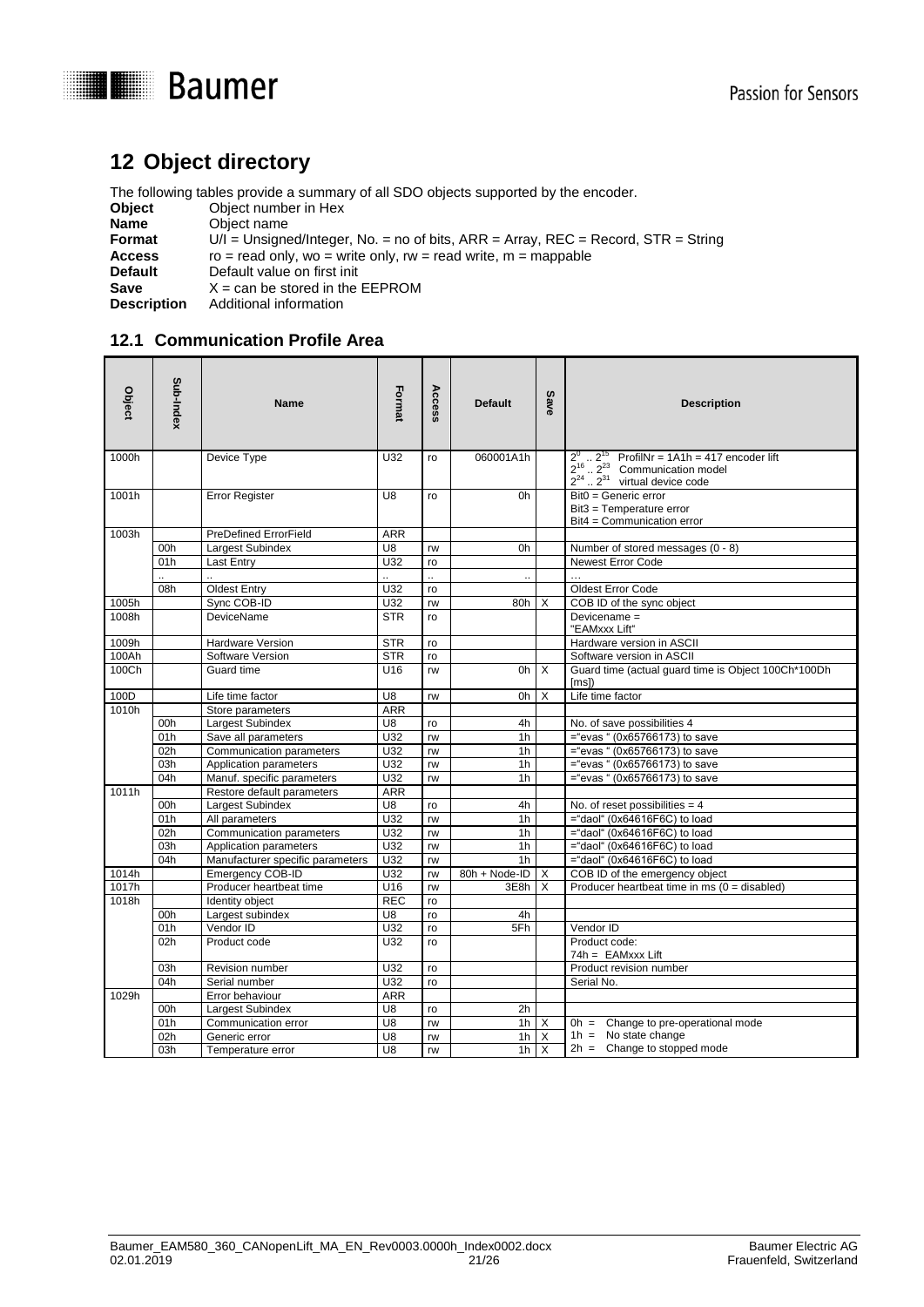

| 1906h |                 | Transmit PDO263 parameter | <b>REC</b>      |    |                 | X                       |                                                                                                                                     |
|-------|-----------------|---------------------------|-----------------|----|-----------------|-------------------------|-------------------------------------------------------------------------------------------------------------------------------------|
|       | 00h             | Largest Subindex          | U8              | ro | 5h              | X                       |                                                                                                                                     |
|       | 01h             | COB ID                    | U32             | ro | 18Ch            | X                       |                                                                                                                                     |
|       | 02h             | PDO type                  | U8              | rw | FF <sub>h</sub> | X                       | Transmission type FFh = cyclic                                                                                                      |
|       | 05h             | Event timer               | U <sub>16</sub> | rw | 0               | X                       | Cycle time in ms                                                                                                                    |
| 1907h |                 | Transmit PDO264 parameter | <b>REC</b>      |    |                 | X                       |                                                                                                                                     |
|       | 00h             | Largest Subindex          | U8              | ro | 5h              | X                       |                                                                                                                                     |
|       | 01h             | COB ID                    | U32             | ro | 18Dh            | X                       | COB ID for TPDO264                                                                                                                  |
|       | 02 <sub>h</sub> | PDO type                  | U8              | rw | 1 <sub>h</sub>  | X                       | Transmission type                                                                                                                   |
|       | 05h             | Event timer               | U <sub>16</sub> | rw | 0               | X                       | Cycle time in ms                                                                                                                    |
| 1B06h |                 | Transmit PDO263 mapping   | <b>ARR</b>      |    |                 | X                       |                                                                                                                                     |
|       | 00h             | Largest Subindex          | U8              | rw | 2 <sub>1</sub>  | X                       | Maximum value is 8                                                                                                                  |
|       | 01h             | Content of PDO263         | U32             | rw | 6383'0120h      | $\times$                | Position encoder                                                                                                                    |
|       | 02 <sub>h</sub> | Content of PDO263         | S <sub>16</sub> | rw | 6390'0110h      |                         | Speed encoder                                                                                                                       |
| 1B07h |                 | Transmit PDO264 mapping   | ARR             |    |                 | X                       |                                                                                                                                     |
|       | 00h             | Largest Subindex          | U8              | rw | 0               | X                       | Maximum Value is 8                                                                                                                  |
|       | 01 <sub>h</sub> | 1st mapping parameter     | U32             | rw | $\overline{0}$  | Χ                       | Position encoder                                                                                                                    |
| 1F80h |                 | NMTStartup                | U32             | rw | 0               | $\mathsf{I} \mathsf{X}$ | Oh = NMT slave needs to be started by NMT master<br>8h = NMT slave enters the NMT state Operational<br>autonomously (self starting) |

# <span id="page-21-0"></span>**12.2 Manufacturer Specific Profile Area**

| Object | Sub-Index | <b>Name</b>                   | Format          | Access | <b>Default</b> | Save                    | <b>Description</b>                                                                                                                                                                                                                                              |
|--------|-----------|-------------------------------|-----------------|--------|----------------|-------------------------|-----------------------------------------------------------------------------------------------------------------------------------------------------------------------------------------------------------------------------------------------------------------|
| 2100h  |           | <b>Baudrate</b>               | U8              | rw     | 5h             | $\times$                | $0=10$ kBit/s<br>$1=20$ kBit/s<br>$2=50$ kBit/s<br>3=100 kBit/s<br>$4=125$ kBit/s<br>$5=250$ kBit/s<br>6=500 kBit/s<br>$7=800$ kBit/s<br>8=1000 kBit/s<br>The baudrate is activated after a reset or power-on (if<br>parameter is saved to non volatile memory) |
| 2101h  |           | Node ID                       | U <sub>8</sub>  | rw     | 4h             | $\times$                | Node number 1127 possible<br>The new node ID is activated after a reset or power-on (if<br>parameter is saved to non volatile memory)                                                                                                                           |
| 2110h  |           | Feature control               | U <sub>16</sub> | rw     | 0008h          | $\times$                | Bit 3: CAN Bus Off behavior<br>1 = Automatic CANopen restarting<br>$0 =$ Encoder behaves according obj. 1029h                                                                                                                                                   |
| 2114h  |           | Manufacturer Reserved         | U32             | rw     | $\Omega$       |                         |                                                                                                                                                                                                                                                                 |
| 2117h  |           | Encoder diagnostic            | U16             | ro, m  |                |                         | Encoder diagnostic bits                                                                                                                                                                                                                                         |
| 2118h  |           | Speed [rpm]                   | S <sub>16</sub> | ro, m  |                |                         | Speed value of Encoder in [rpm]                                                                                                                                                                                                                                 |
| 2120h  |           | Time stamp [us]               | U16             | ro, m  |                |                         | Time stamp in [us] of current position acquisition                                                                                                                                                                                                              |
| 2300h  |           | <b>Customer EEPROM</b>        | <b>ARR</b>      |        |                |                         | Customer EEPROM to save any data                                                                                                                                                                                                                                |
|        | 00h       | Largest Subindex              | U8              | ro     | $\overline{4}$ |                         |                                                                                                                                                                                                                                                                 |
|        | 01h       | CustomerEEPROM[0]             | U32             | rw     | $\mathbf 0$    | $\overline{X}$          |                                                                                                                                                                                                                                                                 |
|        | 02h       | CustomerEEPROM[1]             | U32             | rw     | $\mathbf 0$    | X                       |                                                                                                                                                                                                                                                                 |
|        | 03h       | CustomerEEPROM[2]             | U32             | rw     | 0              | $\overline{X}$          |                                                                                                                                                                                                                                                                 |
|        | 04h       | CustomerEEPROM[3]             | U32             | rw     | $\Omega$       | $\overline{\mathsf{x}}$ |                                                                                                                                                                                                                                                                 |
| 4001h  |           | Speed sampling interval in ms | U <sub>16</sub> | rw     | 0Ah            | $\overline{X}$          | The speed sampling interval sets up the sampling interval<br>of the speed calculation<br>Changing this parameter to a value above 4'000 can<br>cause problems (internal overflows) with the speed<br>object (6390h-1)                                           |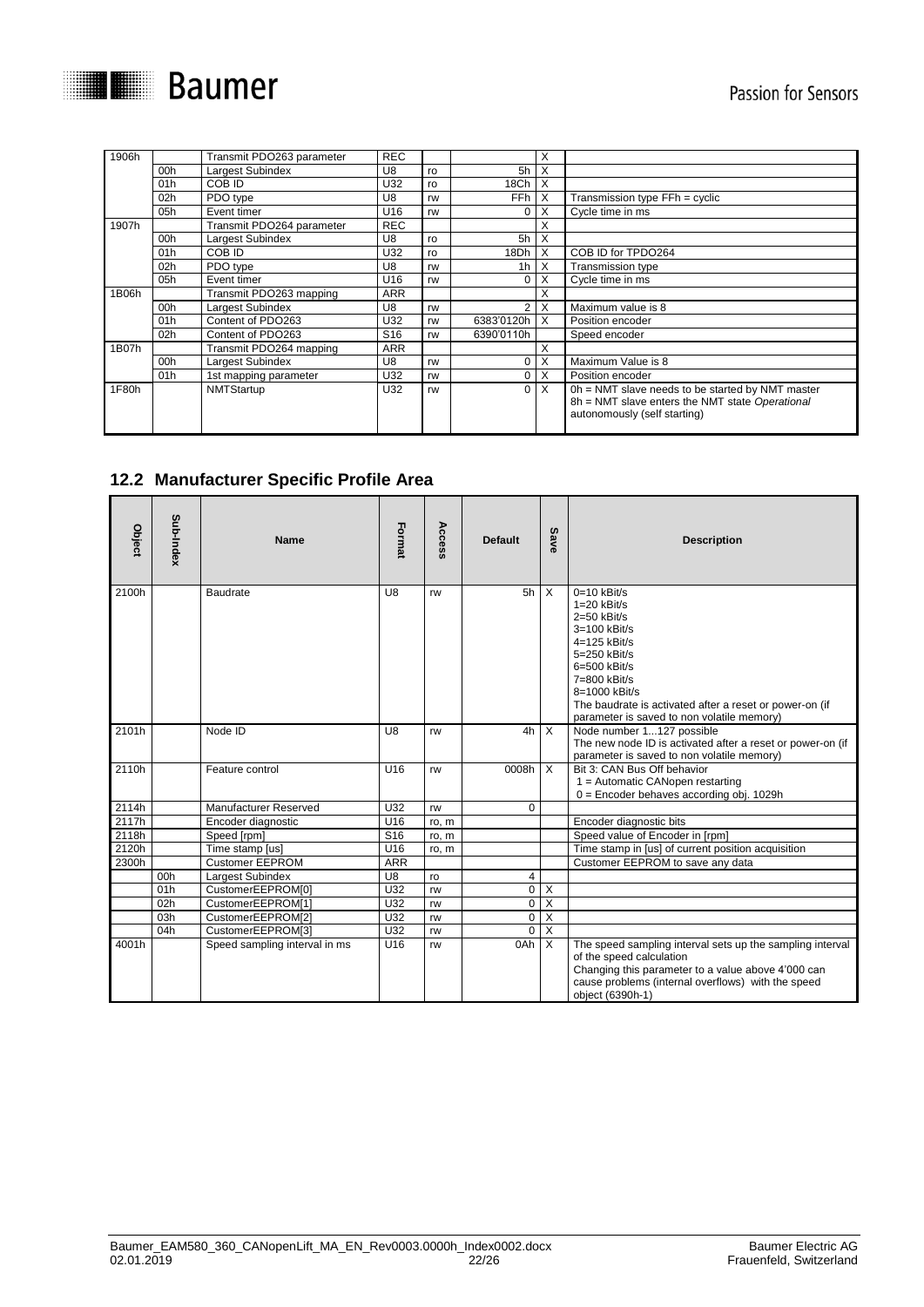



# <span id="page-22-0"></span>**12.3 Standardized Device Profile Area**

| Object | Sub-Index  | <b>Name</b>                           | Format          | Access   | <b>Default</b> | Save     | <b>Description</b>                                                                                              |
|--------|------------|---------------------------------------|-----------------|----------|----------------|----------|-----------------------------------------------------------------------------------------------------------------|
| 6001h  |            | Lift number                           | U8              | rw       | 01h            | Х        | Lift Number 18, Bit0=Lift 1, Bit1=Lift 2,                                                                       |
| 6380h  |            | <b>Operating Parameter</b>            |                 |          |                |          |                                                                                                                 |
|        | 00h        | Largest subindex                      | U8              | ro       | 01h            |          |                                                                                                                 |
|        | 01h        | Position Unit 1                       | U16             | rw       | 04h            | $\times$ | $Bit0 = 0$ Position CW<br>1 Position CCW<br>$Bit 2 = 0$ Scaling function disabled<br>1 Scaling function enabled |
| 6381h  |            | Resolution                            | <b>ARR</b>      |          |                |          |                                                                                                                 |
|        | 00h        | Largest subindex                      | U8              | ro       | 01h            |          |                                                                                                                 |
|        | 01h        | Position Unit 1                       | U32             | rw       | 4000h          | X        | Resolution in steps/turn<br>$4000h = 16384 = 14 Bit$                                                            |
| 6382h  | 00h        | Preset value in steps                 | <b>ARR</b>      |          |                |          |                                                                                                                 |
|        | 01h        | Largest subindex                      | U8              | ro       | 01h            |          |                                                                                                                 |
|        |            | Position Unit 1                       | U32             | rw       | 00h            | X        | Preset in steps $\rightarrow$ Offset                                                                            |
| 6383h  |            | Position in steps                     | ARR<br>U8       |          | 01h            |          |                                                                                                                 |
|        | 00h<br>01h | Largest subindex<br>Position Unit 1   | U32             | ro<br>ro | 00h            | Х        | Position value incl. offset in steps                                                                            |
| 6384h  |            | Encoder measuring step setting        | <b>ARR</b>      |          |                |          | Position Unit 1                                                                                                 |
|        | 00h        | Largest subindex                      | U8              | ro       | 03h            |          |                                                                                                                 |
|        | 01h        | Measuring step                        | U32             | rw       | 0Ah            | X        | Unit of measuring step, multiple of 10 µm                                                                       |
|        | 02h        | Speed Measuring step                  | U32             | rw       | 0Ah            | Χ        | Unit of speed, multiple of 0.1 mm/s                                                                             |
|        | 03h        | Acceleration Measuring step           | U32             | rw       | 01h            | X        | Unit of acceleration, multiple of 1 mm/s <sup>2</sup>                                                           |
| 6390h  |            | Speed value car                       | <b>ARR</b>      |          |                |          |                                                                                                                 |
|        | 00h        | Largest subindex                      | U8              | ro       | 01h            |          |                                                                                                                 |
|        | 01h        | Position Unit 1                       | 116             | ro       | 00h            |          | Speed (see Object 6384 for unit)                                                                                |
| 63C0h  |            | <b>Operating Status</b>               | <b>ARR</b>      |          |                |          |                                                                                                                 |
|        | 00h        | Largest subindex                      | U8              | ro       | 01h            |          |                                                                                                                 |
|        | 01h        | Position Unit 1                       | U16             | ro       | 04h            |          | $Bit0 = 0$ Position CW<br>1 Position CCW<br>$Bit 2 = 0$ Scaling function disabled<br>1 Scaling function enabled |
| 63C1h  |            | Resolution                            | ARR             |          |                |          |                                                                                                                 |
|        | 00h        | Largest subindex                      | U8              | ro       | 01h            |          |                                                                                                                 |
|        | 01h        | Position Unit 1                       | U32             | ro       | 1000h          |          | Resolution in steps/turn                                                                                        |
| 63C2h  |            | Number of distinguishable revolutions | <b>ARR</b>      |          |                |          |                                                                                                                 |
|        | 00h        | Largest subindex                      | U8              | ro       | 01h            |          |                                                                                                                 |
|        | 01h        | Position Unit 1                       | U32             | ro       | 40000h         |          | Maximum number of rotations                                                                                     |
| 63C4h  |            | <b>Supported Warnings</b>             | <b>ARR</b>      |          |                |          |                                                                                                                 |
|        | 00h        | Largest subindex                      | U8              | ro       | 01h            |          |                                                                                                                 |
|        | 01h        | Position Unit 1                       | U16             | ro       | 14h            |          | Following warnings are supported:<br>Bit2 = CPU watchdog status<br>$Bit4 = Buttery charge$                      |
| 63C5h  |            | Warnings                              | ARR             |          |                |          |                                                                                                                 |
|        | 00h<br>01h | Largest subindex<br>Position Unit 1   | U8<br>U16       | ro<br>ro | 01h<br>00h     |          | Following warnings are supported:<br>$Bit2 = CPU$ watchdog status<br>$Bit4 = Buttery charge$                    |
| 63C6h  |            | Supported Alarms                      | ARR             |          |                |          |                                                                                                                 |
|        | 00h        | Largest subindex                      | U8              | ro       | 01h            |          |                                                                                                                 |
|        | 01h        | Position Unit 1                       | U16             | ro       | 1001h          |          | Following alarms are supported:<br>Bit0 = Position-Error<br>Bit12 = Data Not Valid Encoder A                    |
| 63C7h  |            | Alarms                                | ARR             |          |                |          |                                                                                                                 |
|        | 00h<br>01h | Largest subindex<br>Position Unit 1   | U8<br>U16       | ro<br>ro | 01h<br>00h     |          | Following alarms are supported:<br>Bit0 = Position-Error<br>Bit12 = Data Not Valid Encoder A                    |
| 63C8h  |            | <b>Operating Time</b>                 | ARR             |          |                |          |                                                                                                                 |
|        | 00h        | Largest subindex                      | U8              | ro       | 01h            |          |                                                                                                                 |
|        | 01h        | Position Unit 1                       | U32             | ro       | 00h            |          | Time in 1/10 hours since last Reset                                                                             |
| 63C9h  |            | Offset Wert                           | <b>ARR</b>      |          |                |          |                                                                                                                 |
|        | 00h        | Largest subindex                      | U8              | ro       | 01h            |          |                                                                                                                 |
|        | 01h        | Position Unit 1                       | U <sub>32</sub> | ro       | 00h            |          | Offset calculated from Preset (6382 h)                                                                          |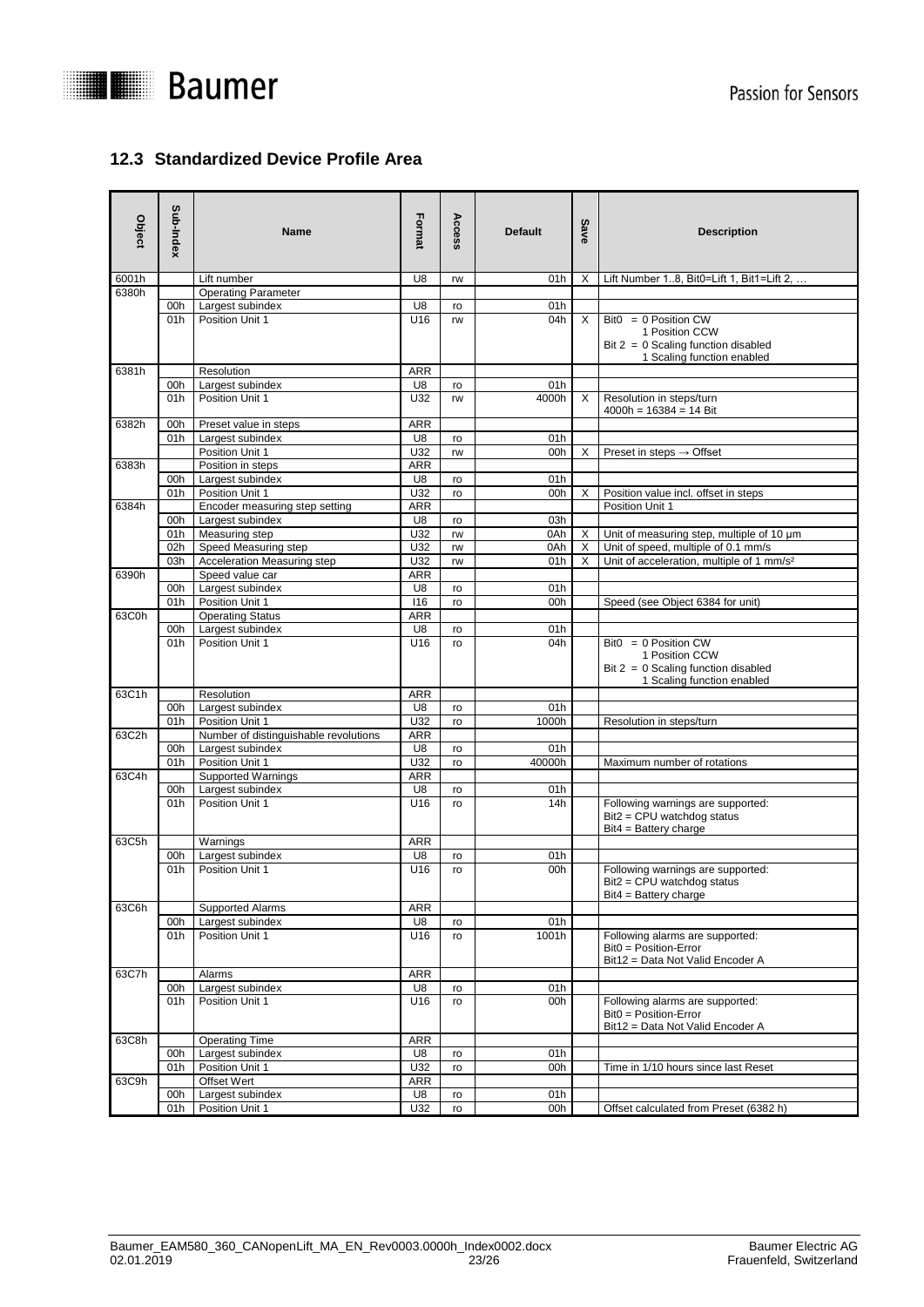

# <span id="page-23-0"></span>**13 Applications**

#### **Changing the node ID and baud rate with LSS**

The node ID and baud rate can be changed without having to use these to address the encoder. With the LSS service, the sensors are addressed and configured via the product code, revision no., vendor ID and serial number.

#### **Changing the node ID (node no.)**

The node ID can be changed in object 2101h between 1 and 127. A save routine should then be executed using object 1010h. On the next initialization, the encoder logs on with the new node ID.

#### **Changing the baud rate**

The baud rate can be changed in the object 2100h. An index is written into the object, not the effective baud rate.

The baud rate now still has to be saved using object 1010-1. On next initialization, the encoder logs on to the new baud rate. However, before this the baud rate of the master should be changed.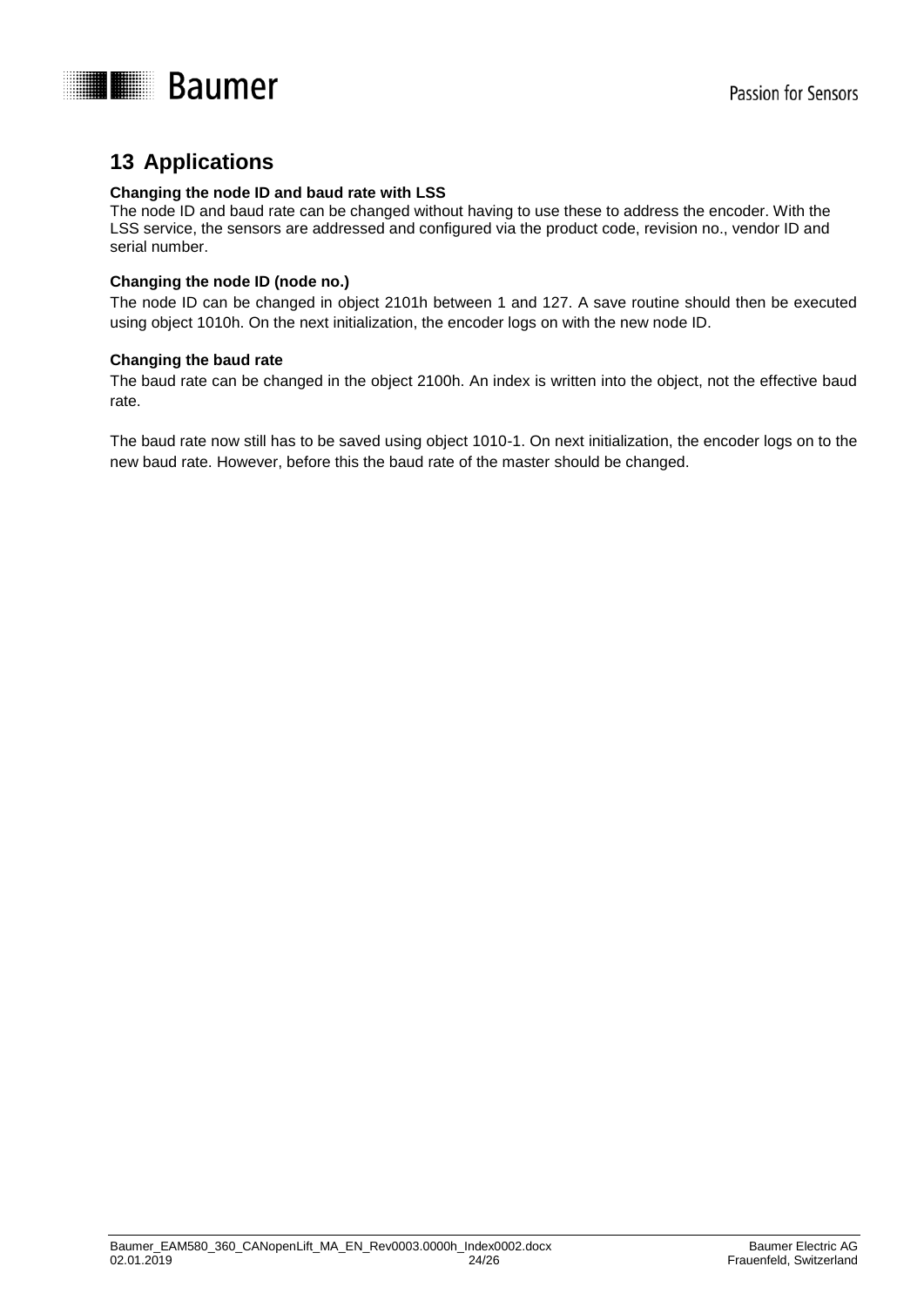

# <span id="page-24-0"></span>**14 Discrepancies to the CIA specifications**

| Object | Sub-Index | <b>Name</b>                              | Discrepancy                                                                             |
|--------|-----------|------------------------------------------|-----------------------------------------------------------------------------------------|
| 0x1029 | 1         | Error behavior                           | Default Value is 1 instead of 0 (Do<br>not change NMT-State on<br>Communication-Errors. |
|        | 3         | Error behavior                           | Default Value is 1 instead of 0 (Do<br>not change NMT-State on<br>Communication-Errors. |
| 0x63C2 | $\Omega$  | Number of distinguishable<br>revolutions | Unsigned 32 instead of Unsigned<br>16 due to 18-Bit Multiturn<br>resolution.            |
| 1B06h  | $\Omega$  | Transmit PDO263 mapping                  | Speed object 6390h is additionally<br>mapped to PDO                                     |